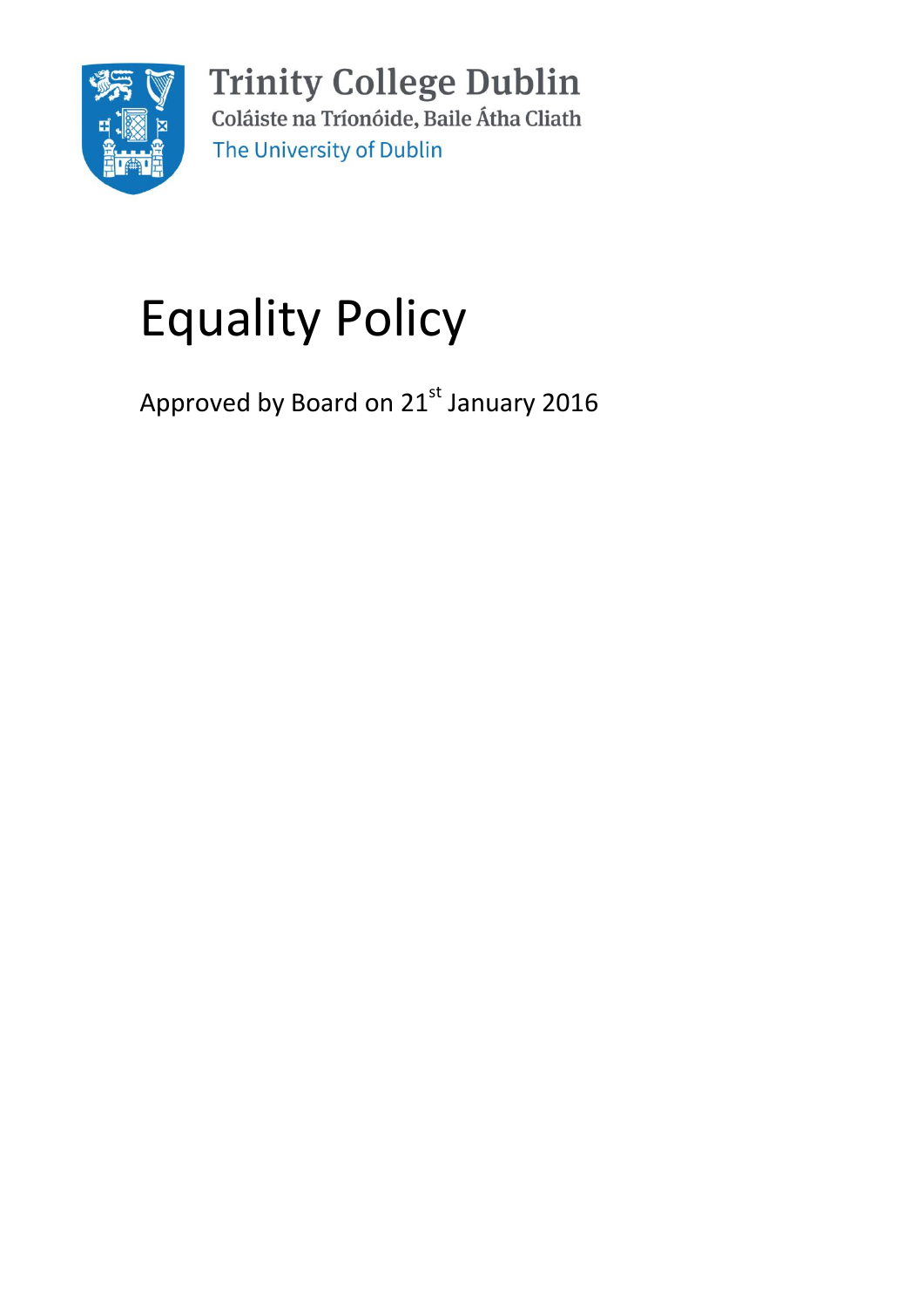| 2.3 Reasonable Accommodation of People with Disabilities 12             |    |
|-------------------------------------------------------------------------|----|
|                                                                         |    |
|                                                                         |    |
|                                                                         |    |
|                                                                         | 13 |
| 3. Equality in Service Provision (Students, Staff and Service Users) 14 |    |
|                                                                         |    |
|                                                                         |    |
|                                                                         |    |
|                                                                         |    |
|                                                                         |    |
|                                                                         |    |
|                                                                         |    |
|                                                                         |    |
|                                                                         |    |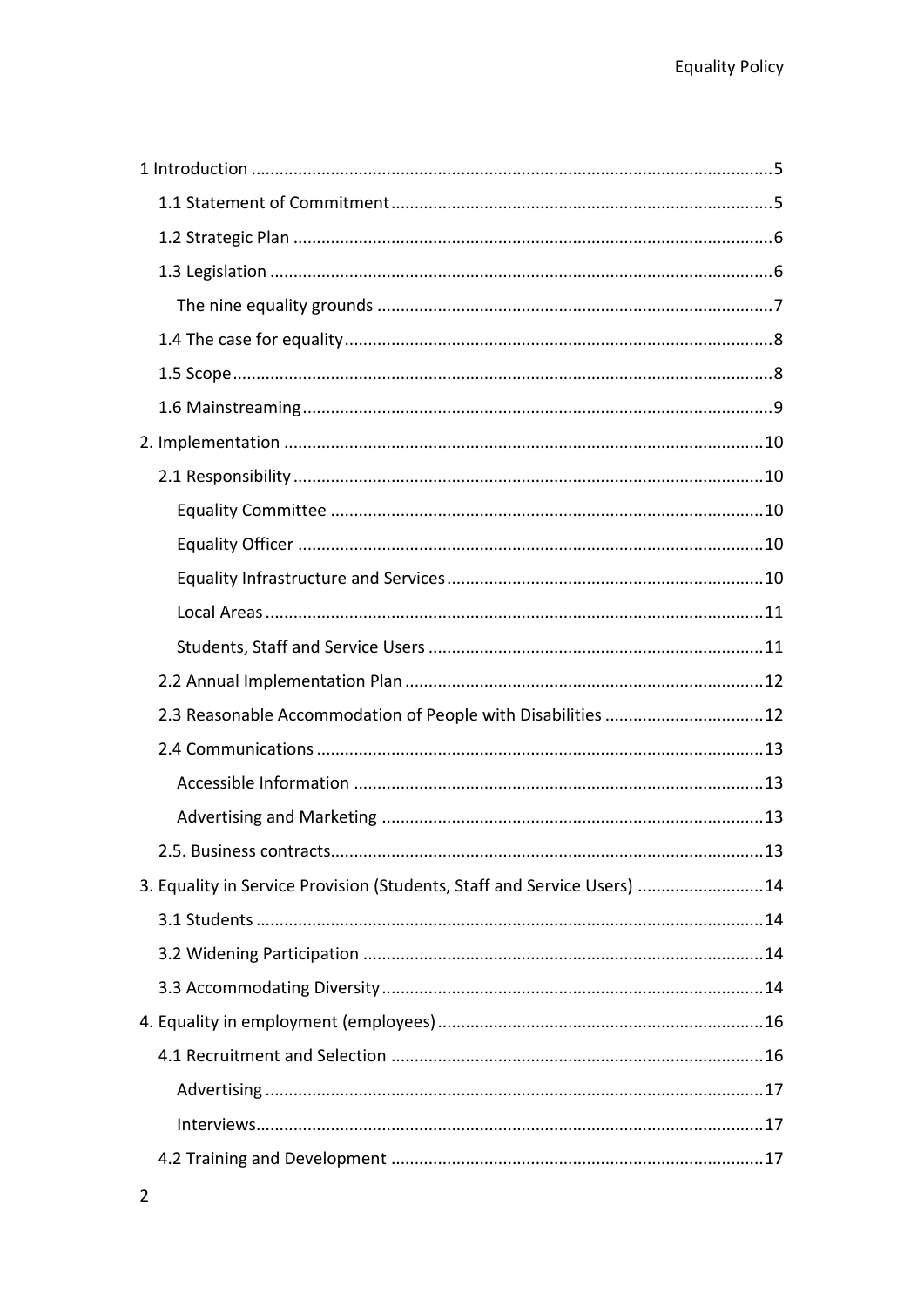| Code of Practice Applying to the Employment of People with Disabilities29 |    |
|---------------------------------------------------------------------------|----|
|                                                                           | 30 |
|                                                                           |    |
|                                                                           |    |
|                                                                           |    |
|                                                                           |    |
|                                                                           |    |
|                                                                           |    |
| Policy on Supports for Student Parents, Student Carers and Students       |    |
|                                                                           |    |
|                                                                           |    |
|                                                                           |    |
|                                                                           |    |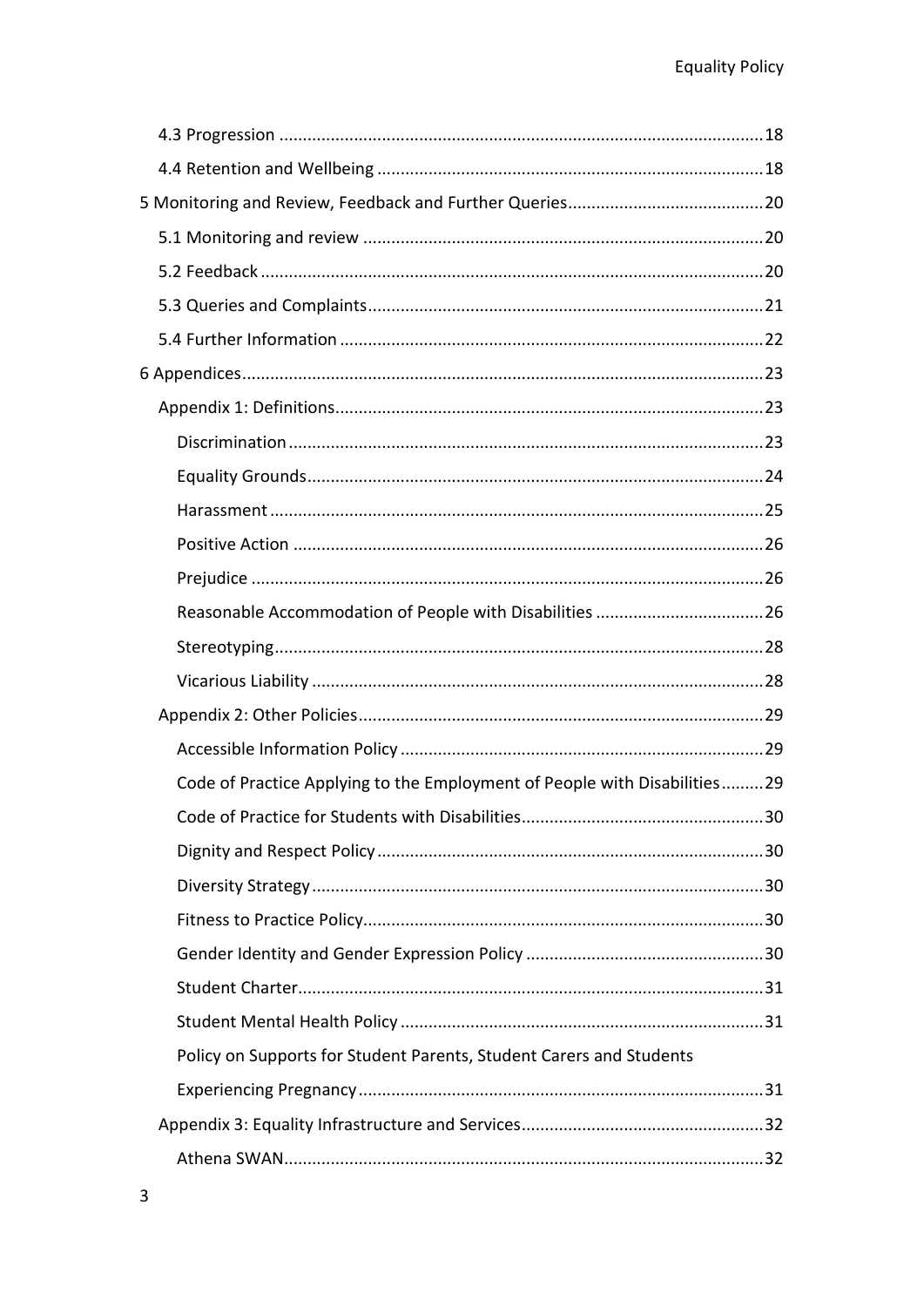| Centre for Women in Science, Engineering and Research (WiSER) 35 |  |
|------------------------------------------------------------------|--|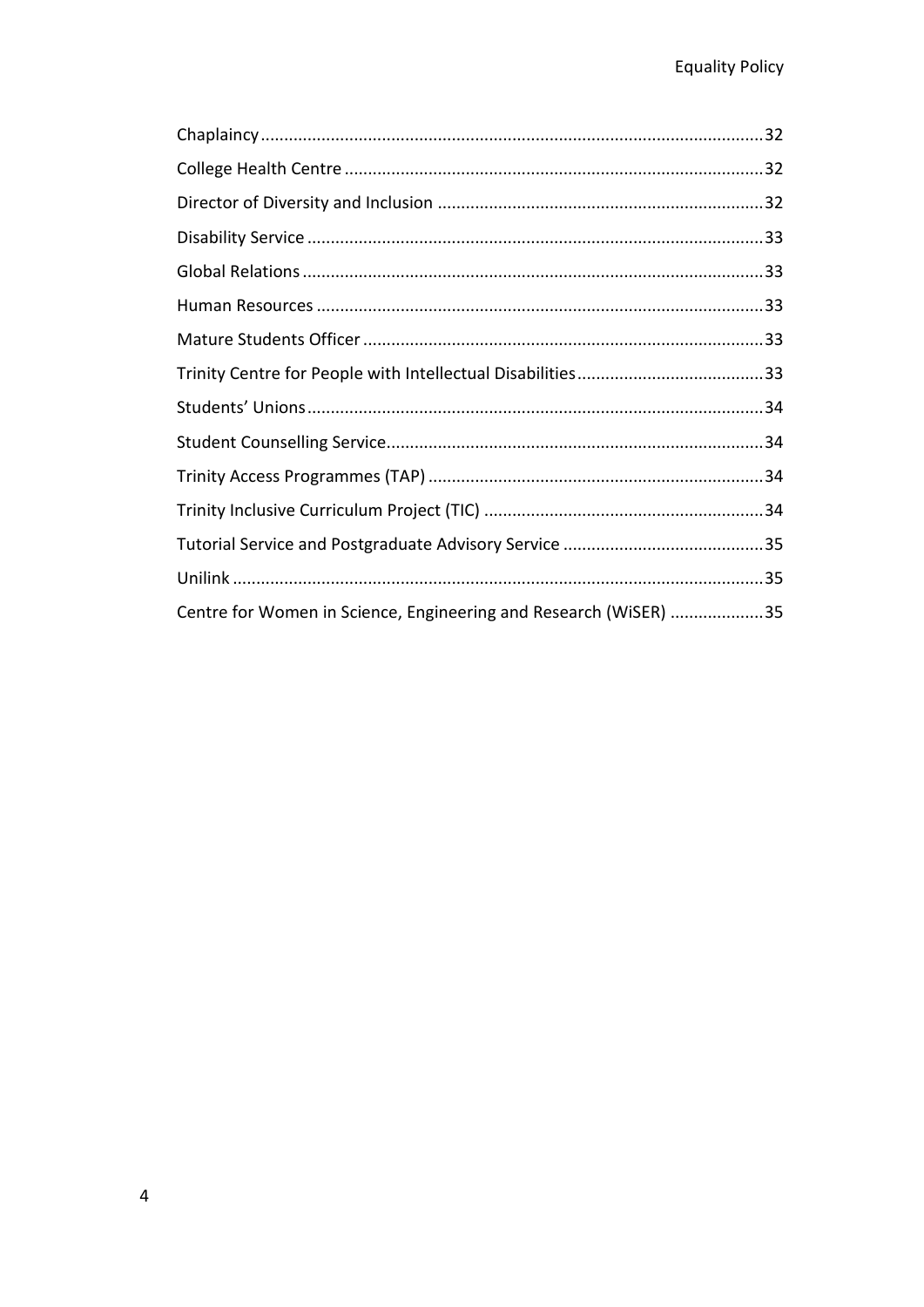# <span id="page-4-0"></span>**1 Introduction**

# <span id="page-4-1"></span>**1.1 Statement of Commitment**

Trinity College Dublin is committed to promoting equality in all aspects of its activity: employment, education and service provision.

Trinity is committed to non-discrimination for students, staff and service users in relation to all of the nine grounds specified in equality legislation (please see **1.3 Legislation** below).

Trinity will seek to identify any barriers to full participation in University life as a student, staff member or service user, and take action to redress these as appropriate.

Trinity will take **positive action**<sup>1</sup> measures to support particular groups who may be disadvantaged or under-represented in accessing education, employment or career progression where appropriate.

Trinity strives to be inclusive of all in the University community and will seek to accommodate diversity in service provision where practicable.

These commitments can apply to groups outside the nine grounds of equality legislation.

Trinity is fully committed to the ongoing implementation of these commitments, as outlined in Section 2 of this policy.

<u>.</u>

<sup>1</sup> Please see **Appendix 1 Definitions**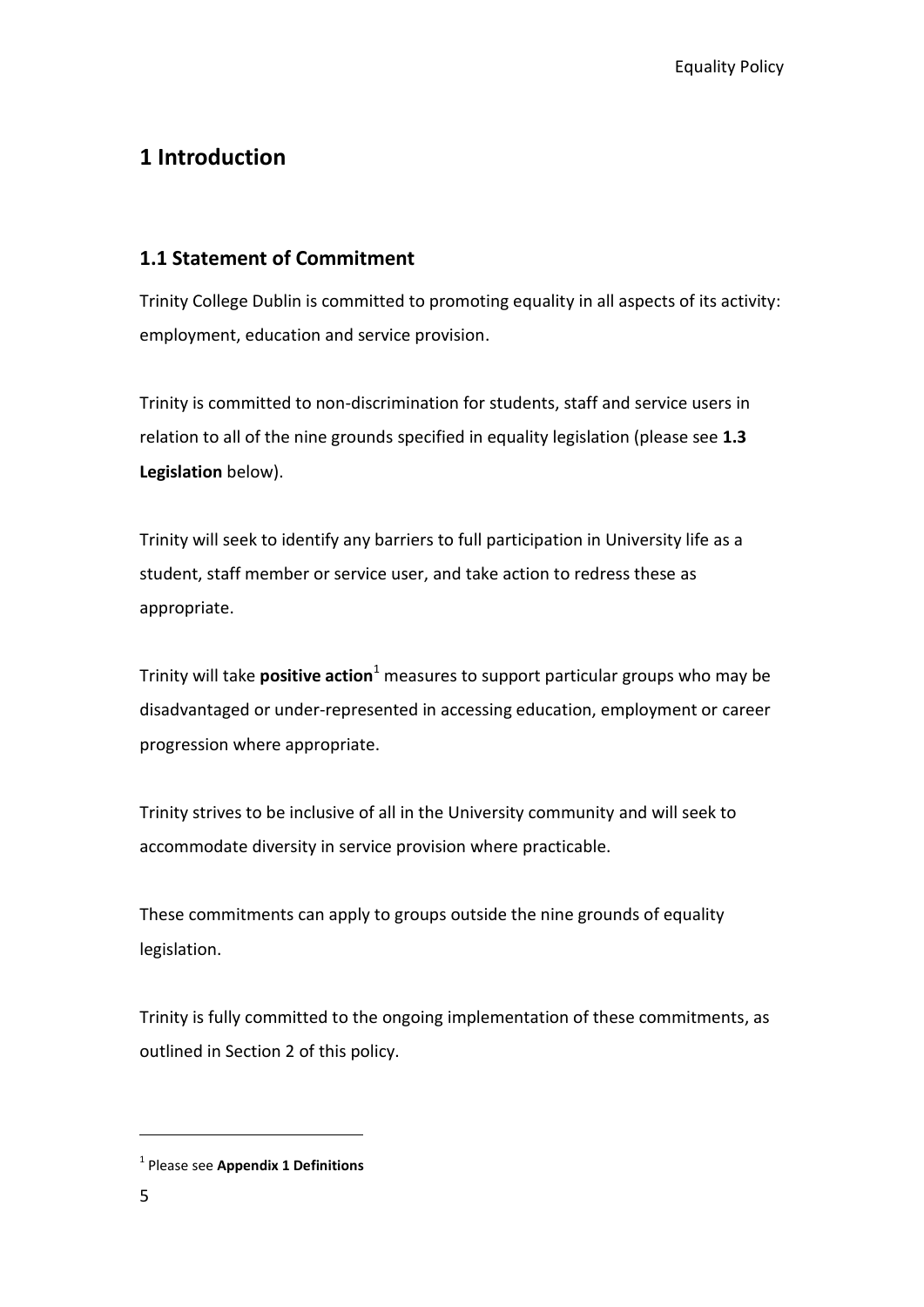## <span id="page-5-0"></span>**1.2 Strategic Plan**

In its Strategic Plan 2014-2019, Trinity has embedded the promotion of equality and diversity in the overall mission of the University, publishing a number of specific goals and describing its commitment as follows:

"Commitments to equality and diversity are values on which Trinity's excellence relies. To this end we are committed to creating an inclusive, diverse and pluralist college community and a positive environment in which all can participate, and all are recognized fully for their contributions. We are committed on all equality grounds to protecting staff and students from discrimination and to ensuring that diversity is promoted and celebrated."

Please refer to Section C8.2 of the Strategic Plan for further details: <https://www.tcd.ie/strategy/strategic-plan-201419.pdf>

# <span id="page-5-1"></span>**1.3 Legislation**

The principle of equality is enshrined in many international and EU treaties and declarations. The Universal Declaration of Human Rights sees equality as a fundamental principle in terms of a person's human rights – 'All human beings are born free and equal in dignity and rights', Art. 1.

This policy is developed in the context of the Employment Equality Acts 1998-2011 and Equal Status Acts 2000-2012 which prohibit direct and indirect discrimination, sexual harassment, harassment and victimisation in relation to nine equality grounds: gender, family status, civil status, sexual orientation, age, disability,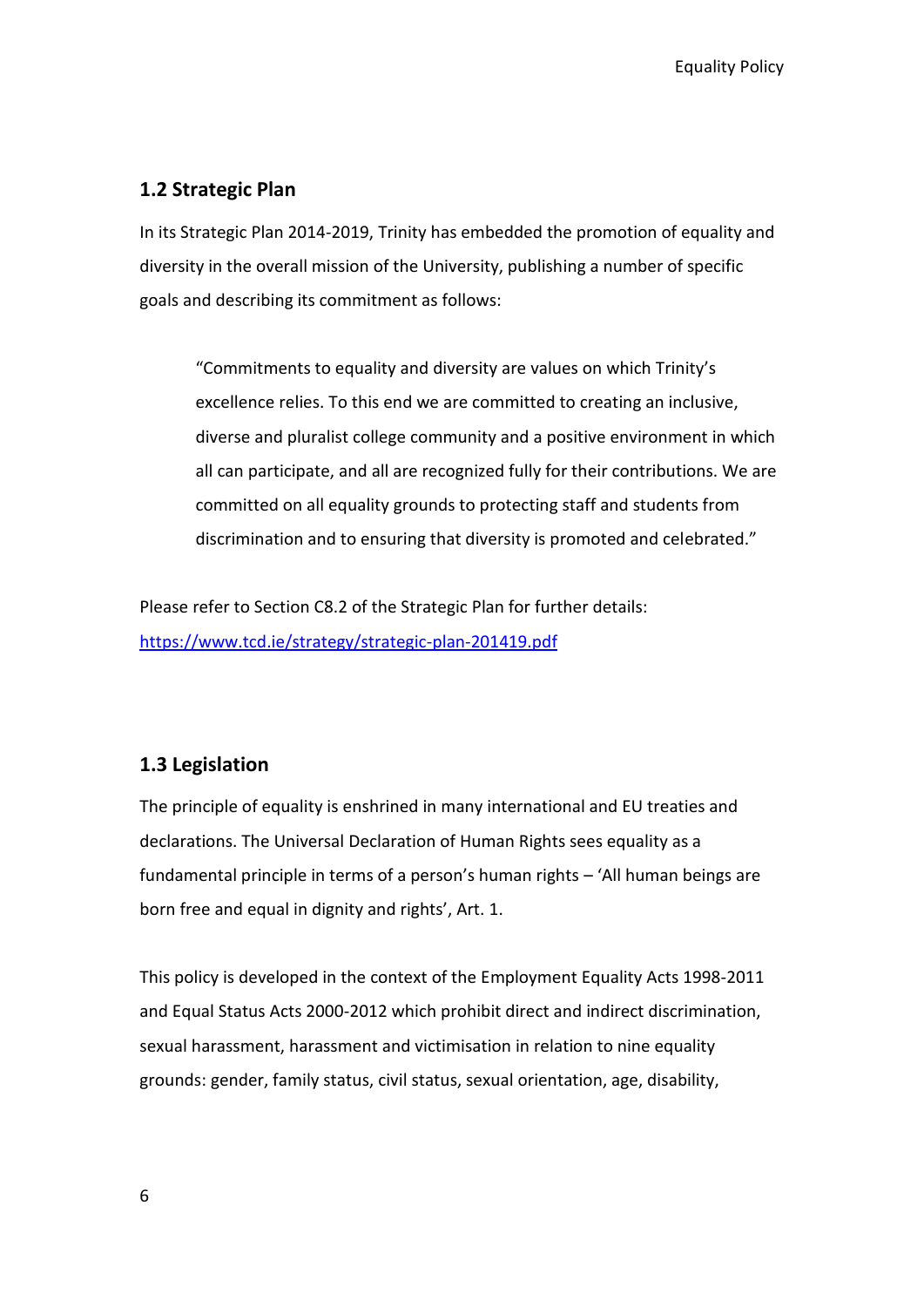Equality Policy

religion, ethnicity and membership of the Traveller community (hereafter referred to as "the nine equality grounds")<sup>2</sup>.

The Employment Equality Acts prohibit discrimination in employment – regarding recruitment, promotion, pay and other conditions of employment. The Equal Status Acts prohibit discrimination in access to and provision of services or accommodation, and discrimination by educational establishments.

The Universities Act 1997 places obligations on universities to promote equality, including gender balance, and access.

The Disability Act 2005 places significant obligations on public bodies in terms of providing integrated access to services and information to people with disabilities, as well as promoting the employment of people with disabilities.

Other legislation may relate to one or more of the nine equality grounds and the relevant Acts are taken into account in Trinity's policy development and practices.

This policy reflects Trinity's commitment to meet its obligations under all the aforementioned Acts, and also to be proactive in promoting equality in the spirit of the Acts.

#### <span id="page-6-0"></span>**The nine equality grounds**

| Gender             |  |
|--------------------|--|
| Family status      |  |
| Civil status       |  |
| Sexual orientation |  |
| Age                |  |

<sup>2</sup> Please see **Appendix 1 Definitions** for further information on the terms used in this paragraph

<u>.</u>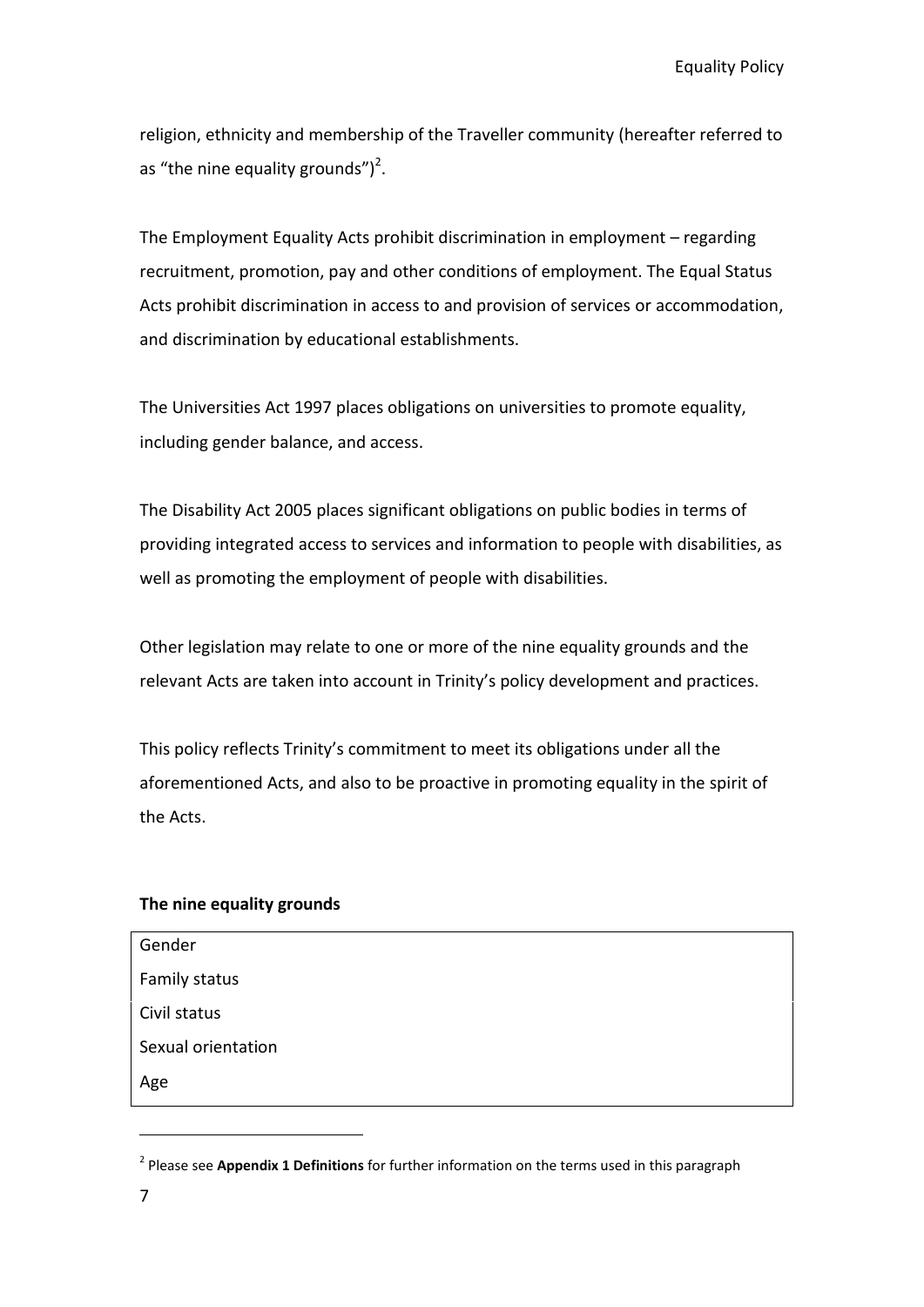Disability Religion Ethnicity Membership of the Traveller community

# <span id="page-7-0"></span>**1.4 The case for equality**

The concept of equality is central to Trinity's ethos of academic and service excellence. Trinity is committed to recruiting and retaining the most talented students and staff, and to ensuring that its students and staff reach their full potential. The promotion of equality does not restrict academic debate or other forms of respectful free speech within the University – on the contrary, it welcomes a diversity of voices to the field, and encourages all to contribute to University life. Implementation of this policy is key to Trinity's success as a  $21<sup>st</sup>$ -century university on the world stage.

# <span id="page-7-1"></span>**1.5 Scope**

This policy applies to:

- All registered students and applicants for student places, and relates to the provision of all services to students including teaching and supervision, assessment, progression, and award and support services. (see Section 3)
- All applicants for student places and relates to all decisions in respect of the admission of students.
- All employees, all applicants for employment, and all those who work on behalf of Trinity (e.g. contractors), and relates to all areas of employment practice including recruitment and selection, training and development,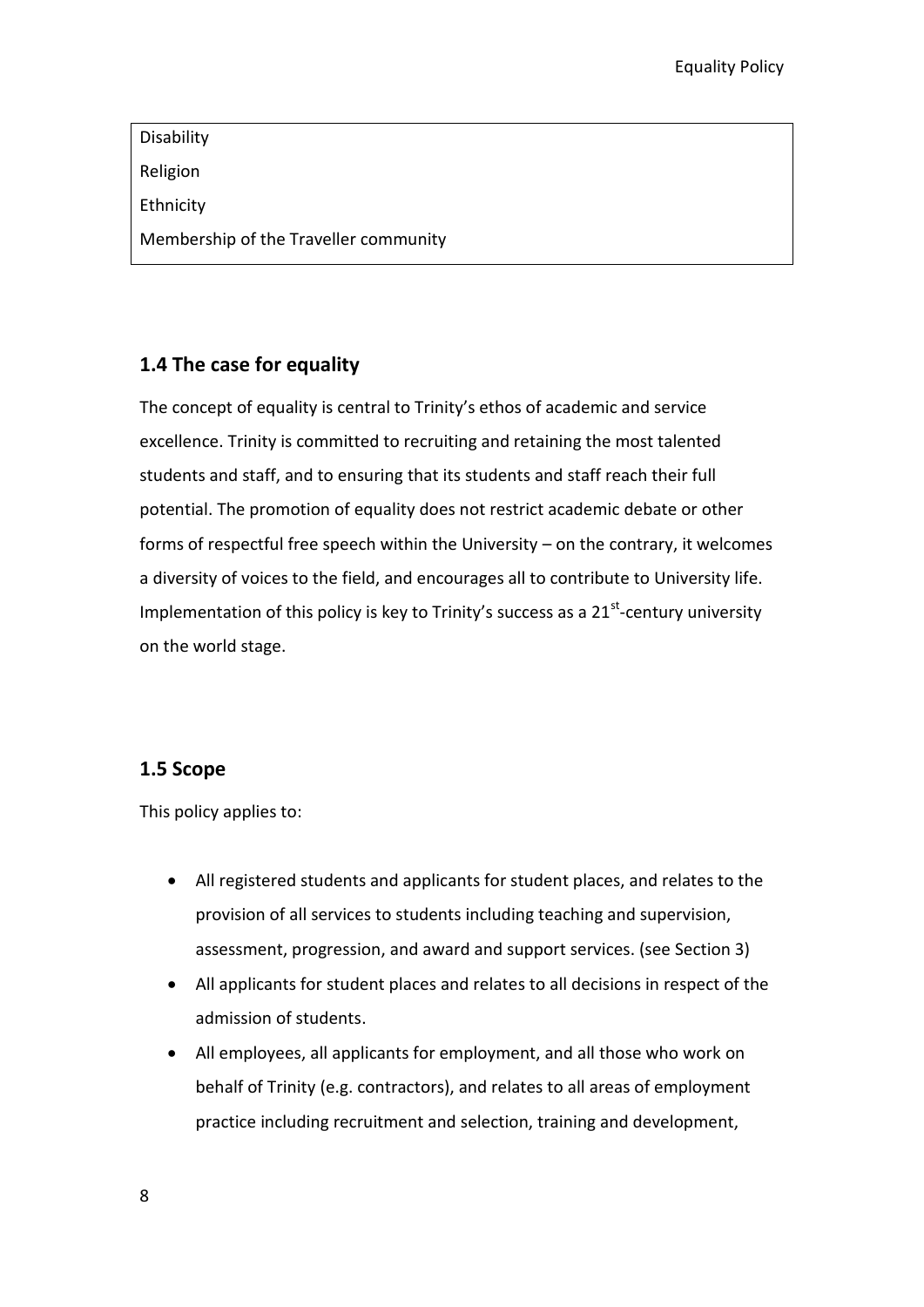progression (including promotion), pay, employment conditions and retention. (see Section 4)

 All service users, visitors, customers and clients of the University, and relates to all services provided by Trinity in its diverse activities both internal and external. (see Section 3)

Note: hereafter 'service user' will be used to denote customers, members of the public, visitors and clients.

#### <span id="page-8-0"></span>**1.6 Mainstreaming**

Trinity seeks to mainstream (i.e. embed) equality in its planning processes so as to ensure that an equality perspective is incorporated into all University activities and policies.

This will mean taking into account the impact of business, academic or development strategies on staff, students and service users from across the nine equality grounds as part of the usual decision-making process.

Guidance on equality mainstreaming can be sought from the Equality Officer.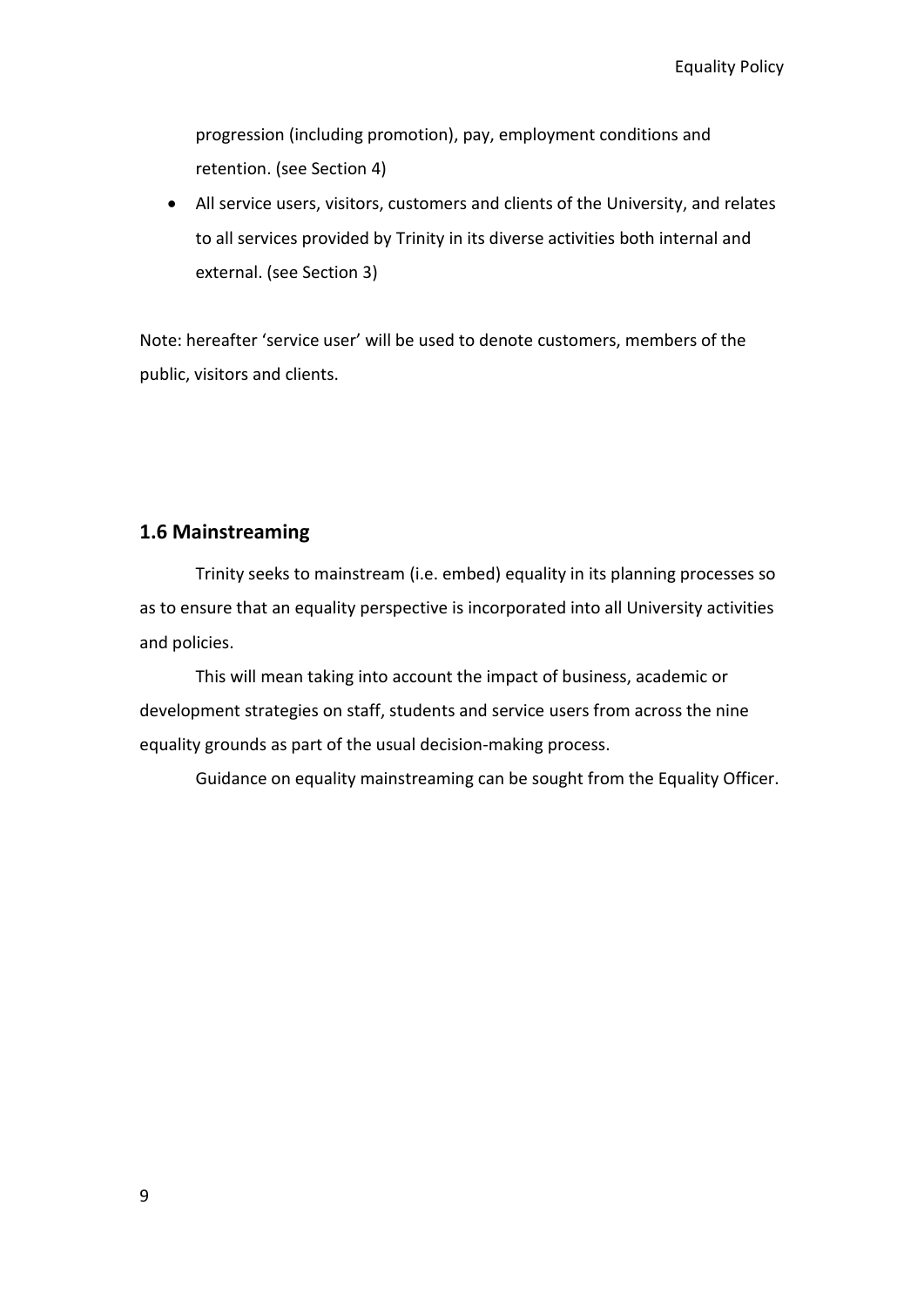# <span id="page-9-0"></span>**2. Implementation**

#### <span id="page-9-1"></span>**2.1 Responsibility**

#### <span id="page-9-2"></span>**Equality Committee**

The Board of Trinity College Dublin is responsible for the governance and oversight of the affairs of the University. The Equality Committee is a Principal Committee of Board with staff and student representation, charged with responsibility for the development and monitoring of policies and practices in relation to equality. The Equality Committee is responsible for reviewing the implementation of this policy and for any amendments to the policy.

#### <span id="page-9-3"></span>**Equality Officer**

The Equality Officer has an advisory role to the Equality Committee and will support the University in implementing this policy, communicating this policy effectively to internal and external parties, liaising with relevant departments and services and providing advice to staff and students on the contents of this policy.

#### <span id="page-9-4"></span>**Equality Infrastructure and Services**

Other units, including a range of support services, have particular roles regarding the implementation of this policy. Please see **Appendix 3: Equality Infrastructure and Services** for further details.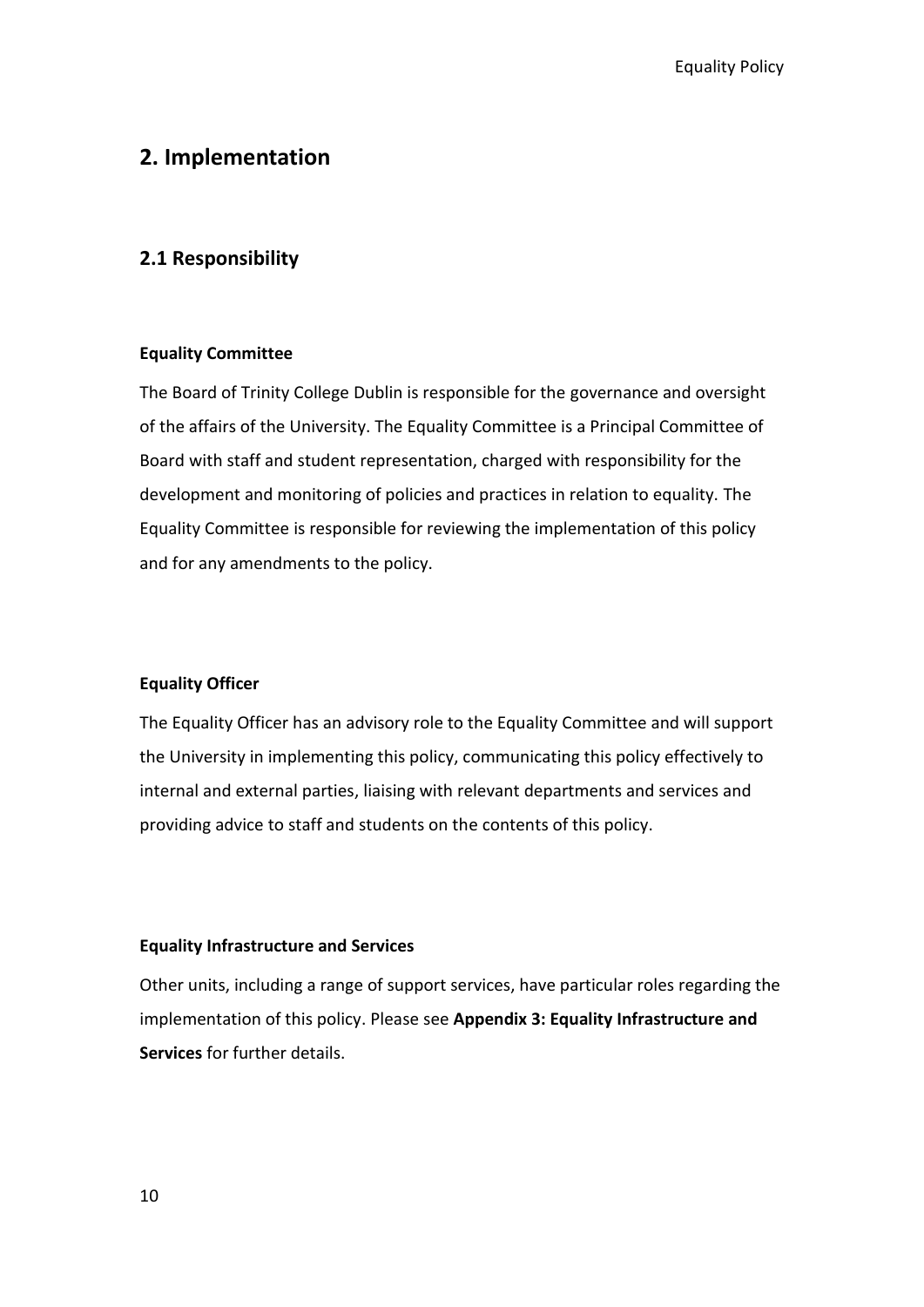Equality Policy

#### <span id="page-10-0"></span>**Local Areas**

Each University area that provides a service, including academic services, has the responsibility to ensure the service provided upholds the commitments outlined in this policy.

Deans, Heads of School and Discipline, Line Managers, Supervisors and others in positions of authority should seek to ensure that the Equality Policy is upheld in their areas.

The Equality Officer will liaise with local areas regarding implementation of the Equality Policy (and other equality-related policies as appropriate) in the area.

#### <span id="page-10-1"></span>**Students, Staff and Service Users**

All staff play a role in implementing this policy and are expected to familiarise themselves with its contents, as well as the contents of the equality-related Trinity policies detailed in **Appendix 2: Other Policies**.

All students, student societies and service users are expected to cooperate with the implementation of this policy.

Non-compliance with this policy will be considered a breach of University governance, and may be referred to the College Secretary / Equality Committee / Board, depending on the level of non-compliance.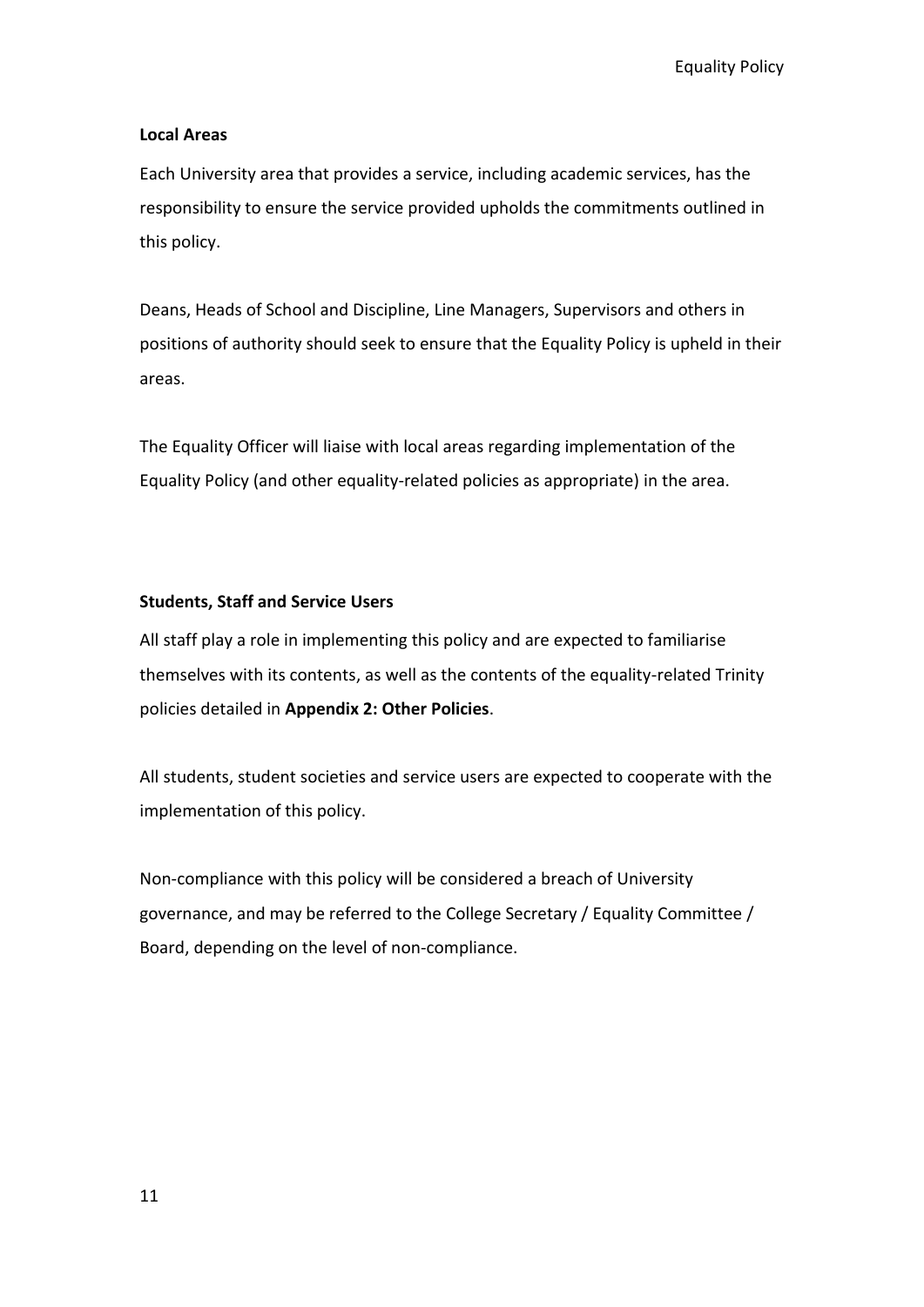Equality Policy

# <span id="page-11-0"></span>**2.2 Annual Implementation Plan**

The Equality Committee will produce an Equality Policy Implementation Plan on an annual basis. Each Implementation Plan will detail the specific ways in which the Equality Policy will be implemented in the following year, and will include measurable objectives. Each Implementation Plan will be based on ongoing consultation with staff and students, and on the information contained in the Equality Committee's Annual Report regarding implementation of the policy in the previous year. This will facilitate continual improvement in Trinity's equality culture, procedures and supports.

# <span id="page-11-1"></span>**2.3 Reasonable Accommodation<sup>3</sup> of People with Disabilities**

Trinity seeks to ensure that students, staff and service users with a disability have as complete and equitable an access to all services and facets of University life as can reasonably be provided. Trinity is committed to a programme of improving the physical access of facilities and to providing accessible information – please see **2.4 Communications** below.

Trinity seeks to create an environment where students, staff and service users with disabilities can discuss what their needs are with all University areas. University areas will seek to make reasonable accommodations for those needs that are disclosed to them.

Students / incoming students may register with the Disability Service and staff / prospective staff may contact the Human Resources department, in order to discuss their needs and to access relevant supports.

Disability Service: [disab@tcd.ie](mailto:disab@tcd.ie)

Human Resources: [hr@tcd.ie](mailto:hr@tcd.ie)

<u>.</u>

<sup>3</sup> Please see **Appendix 1 Definitions**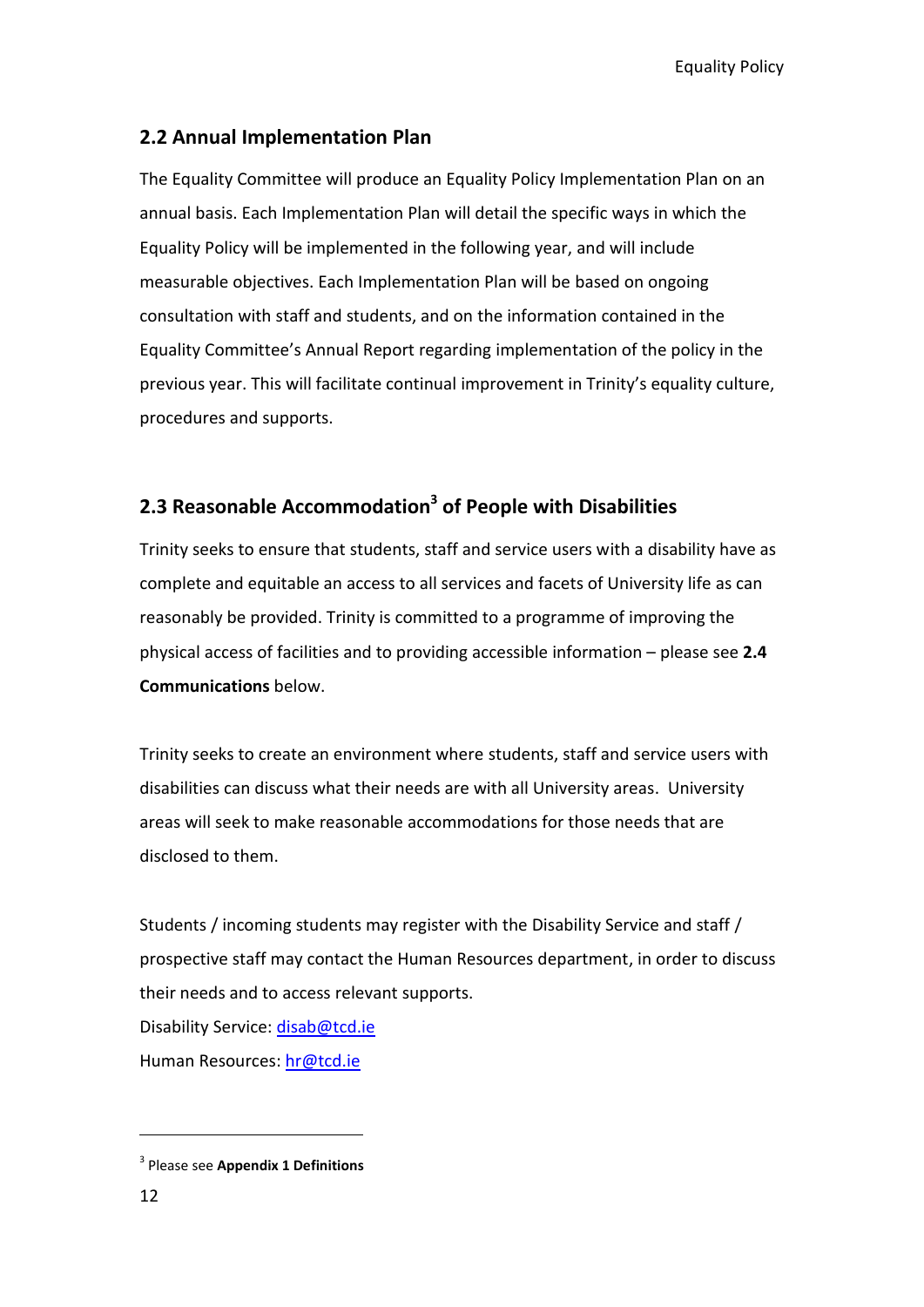## <span id="page-12-0"></span>**2.4 Communications**

#### <span id="page-12-1"></span>**Accessible Information**

Materials produced by Trinity will be provided in a relevant and accessible manner to students, staff and service users across the nine equality grounds, in accordance with the Accessible Information Policy. The Accessible Information Policy (see **Appendix 2 Other Policies**) is a key element of the implementation of both the Equality Policy and the Disability Act 2005.

#### <span id="page-12-2"></span>**Advertising and Marketing**

Advertising and marketing strategies will be non-discriminatory and will communicate Trinity's commitment to equality and diversity.

#### <span id="page-12-3"></span>**2.5. Business contracts**

Trinity will seek to ensure that other companies from whom it has contracted to receive goods and services are aware that this policy is in place and that these companies are expected to comply with it. Business contracts will reflect this requirement. Breach of this policy will constitute grounds to suspend the contract.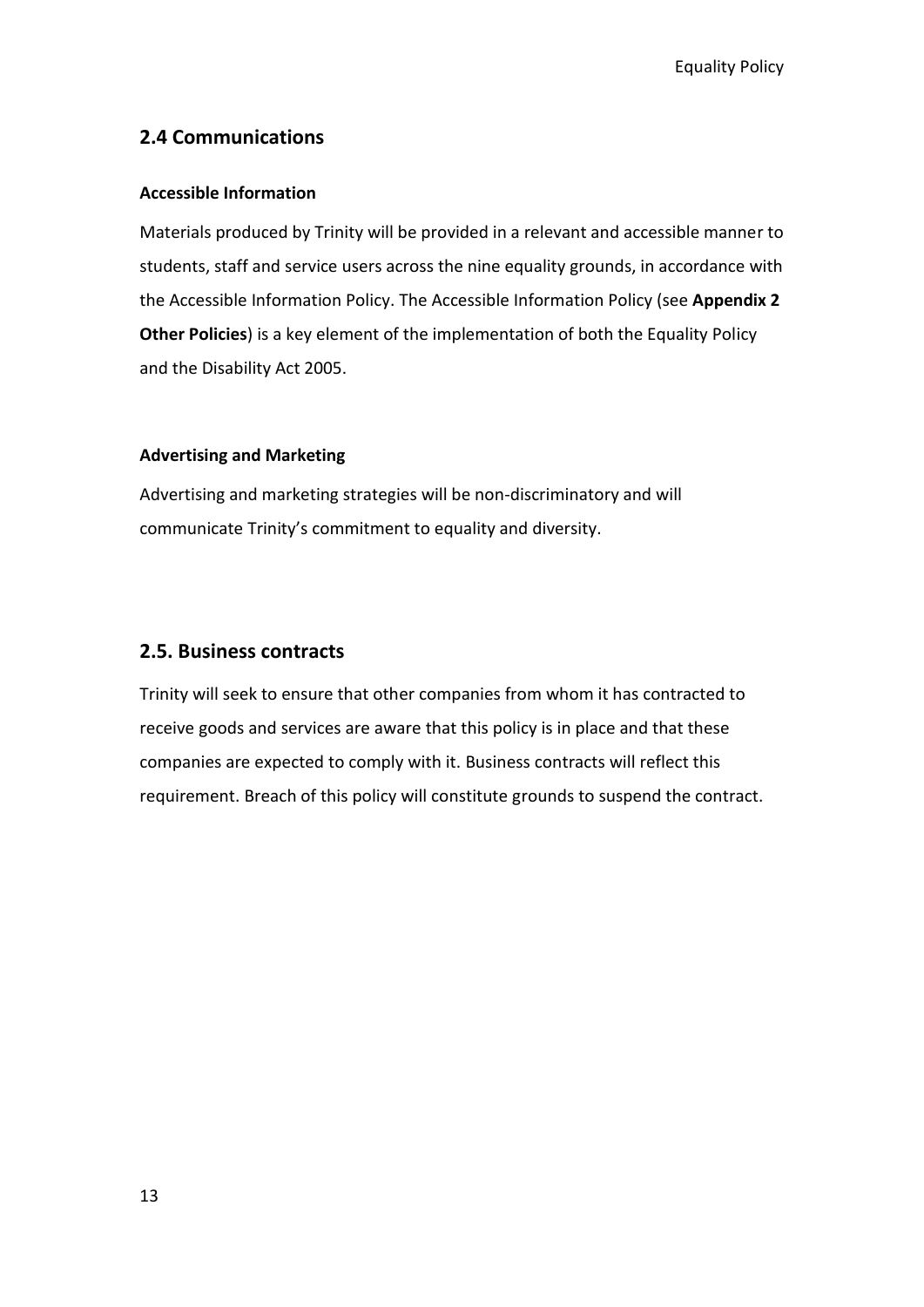# <span id="page-13-0"></span>**3. Equality in Service Provision (Students, Staff and Service Users)**

# <span id="page-13-1"></span>**3.1 Students**

The provisions of the Equality Policy apply to registered students of the University of Dublin, Trinity College Dublin, as well as to applicants to study at the University.

Trinity will ensure equality of access and opportunity for students and will ensure its admissions process, assessment, administration and other procedures do not discriminate directly or indirectly against any student in relation to any of the nine equality grounds. This applies to extra-curricular as well as to academic elements of University life. Student societies are expected to implement this policy throughout their activities.

# <span id="page-13-2"></span>**3.2 Widening Participation**

Trinity facilitates access to its programmes by students from under-represented groups through its outreach activities, its foundation courses and its alternative admissions routes. Trinity works towards the national objectives for widening access to higher education. The primary office for this is the Trinity Access Programmes, [https://www.tcd.ie/Trinity\\_Access/](https://www.tcd.ie/Trinity_Access/)

# <span id="page-13-3"></span>**3.3 Accommodating Diversity**

University services will seek to provide high-quality services in an inclusive, accessible and flexible manner to the diversity of the student, staff and service user population.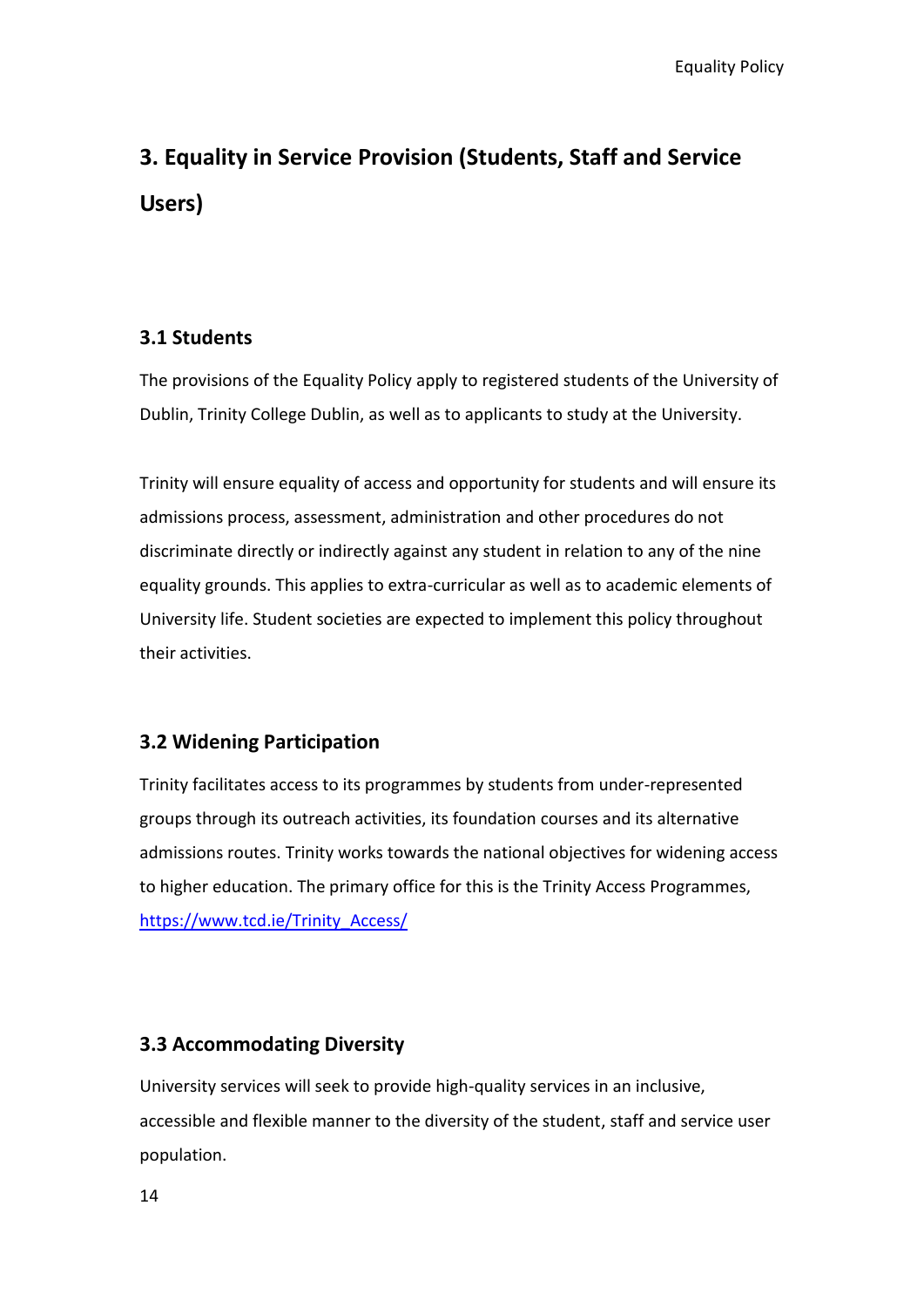Equality Policy

Trinity will seek to accommodate the diversity of students, staff and service users from across the nine equality grounds and other under-represented groups by:

- Actively identifying and addressing student, staff and service user needs across the nine grounds and from other under-represented groups. Various data, feedback and consultation methods will be used for this purpose.
- Providing reasonable accommodation for students, staff and service users with disabilities and providing integrated access to services where practicable.
- Exploring barriers to participation for students, staff and service users.
- Taking positive action measures to promote equality of opportunity for disadvantaged persons where necessary.
- Ensuring flexibility in the operation of systems and services.
- Embedding inclusiveness within all activities and academic practices.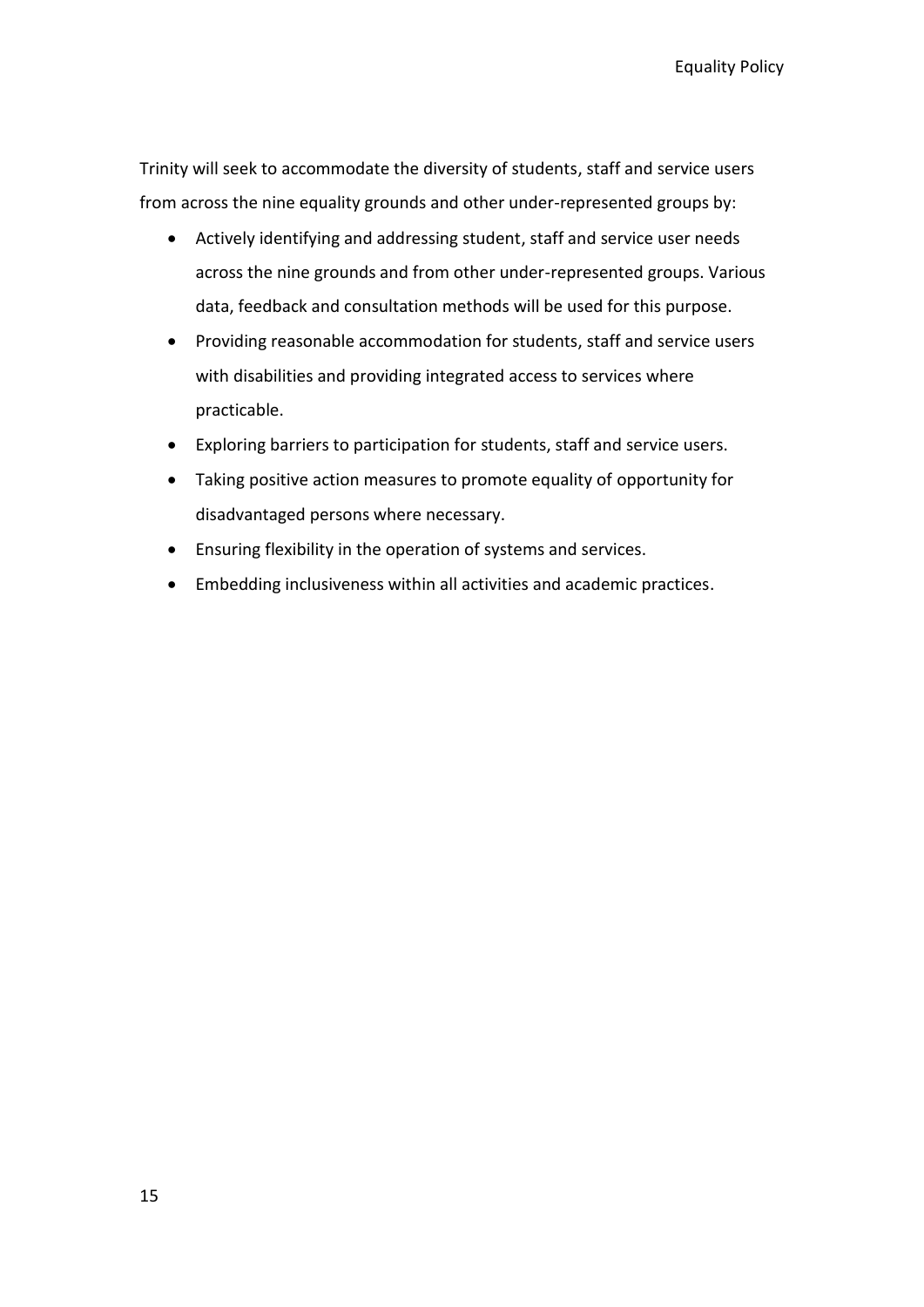# <span id="page-15-0"></span>**4. Equality in employment (employees)**

The Equality Policy applies to all employees of the University. Particular responsibility for the implementation of this section of the policy lies with the Human Resources area, and the Equality Office will liaise with Human Resources regularly regarding the implementation of this section. All Trinity employment practices and procedures will be reviewed regularly to ensure that they comply with this policy.

# <span id="page-15-1"></span>**4.1 Recruitment and Selection**

In relation to recruitment and selection, Trinity will:

- Seek to recruit from as wide a talent pool as possible, and will proactively ensure that its recruitment activity is inclusive.
- Not discriminate directly or indirectly against any applicant or candidate to employment in relation to any of the nine equality grounds.
- Select candidates on the basis of merit ensuring the candidate with the talent, skills, competencies and experience most suited to the post is selected.
- Identify and remove any unnecessary barriers that might impede the application or selection of an eligible candidate, across all nine equality grounds.
- Develop inclusive recruitment practices that acknowledge the diversity of applicants and candidates to the University.
- Provide a flexible service and facilitate communication between applicants and Recruitment staff.
- Seek information on the diversity profile of employment applicants to ensure that Trinity is attracting a representative sample of people from different backgrounds.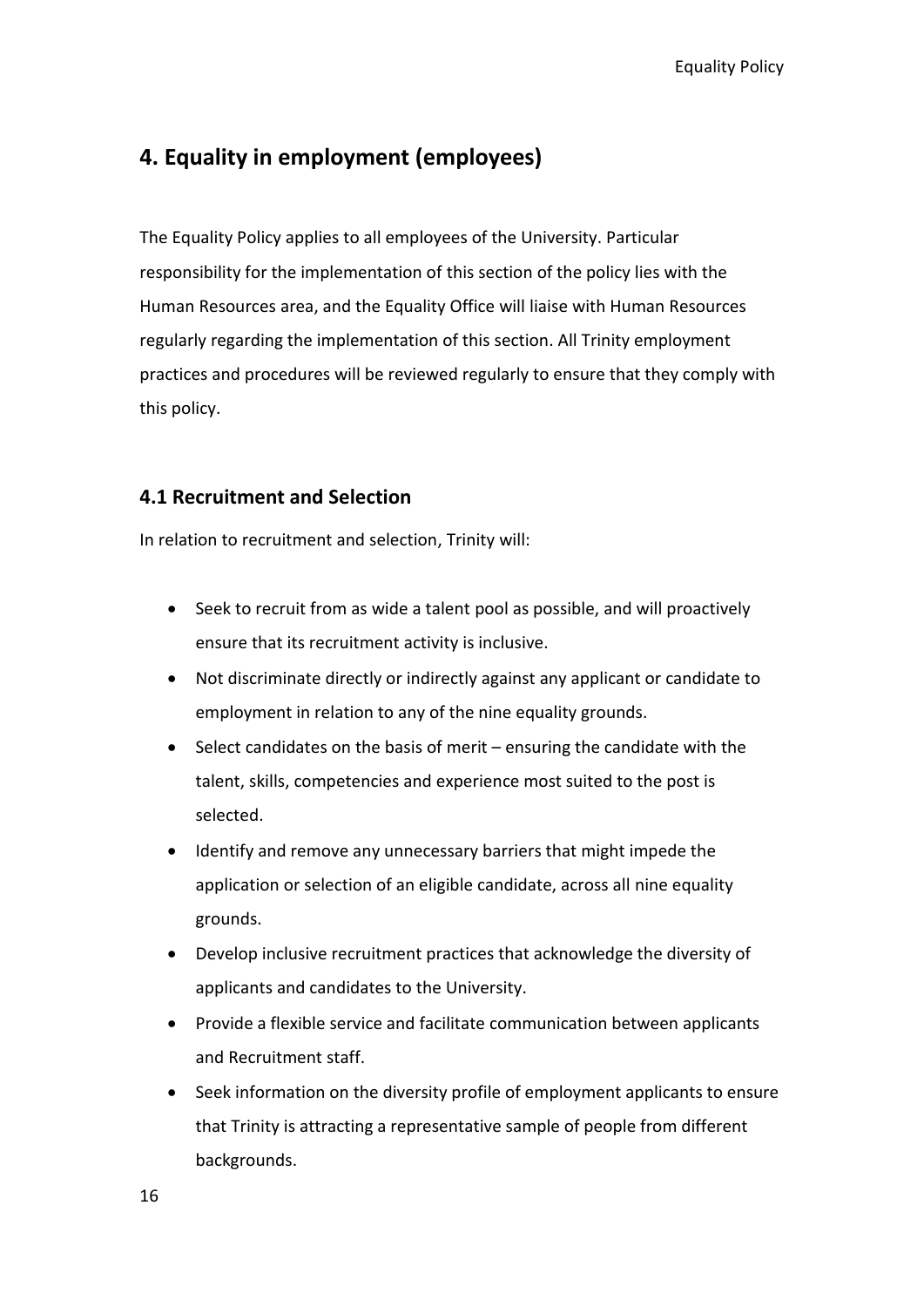- Seek feedback and consult with applicants or other interest groups to ensure quality of service.
- Ensure transparency of recruitment procedures.

#### <span id="page-16-0"></span>**Advertising**

- Ensure that job descriptions and advertisements do not directly or indirectly exclude any potential applicant or include any unnecessary requirements that would unfairly exclude an applicant in relation to any of the nine equality grounds.
- Ensure that advertisements reach candidates across all nine equality grounds (by advertising in a variety of media for example).

#### <span id="page-16-1"></span>**Interviews**

- Provide training in equality and diversity (as well as recruitment skills) to all members of interview panels. All members of interview panels must have taken the Irish University Association's Living Equality and Diversity (LEAD) training, and all staff are encouraged to take LEAD training.
- Use an agreed and objective system of rating candidates (by experience, skill, qualifications etc. as relevant).
- Assess any medical test required in relation to the specific duties of the job.
- Employees who disclose a disability will be provided with reasonable accommodation as outlined in the Code of Practice Applying to the Employment of People with Disabilities.

# <span id="page-16-2"></span>**4.2 Training and Development**

In relation to training and development, Trinity will:

 Ensure that every employee has equal access to training and development opportunities regardless of any of the nine equality grounds.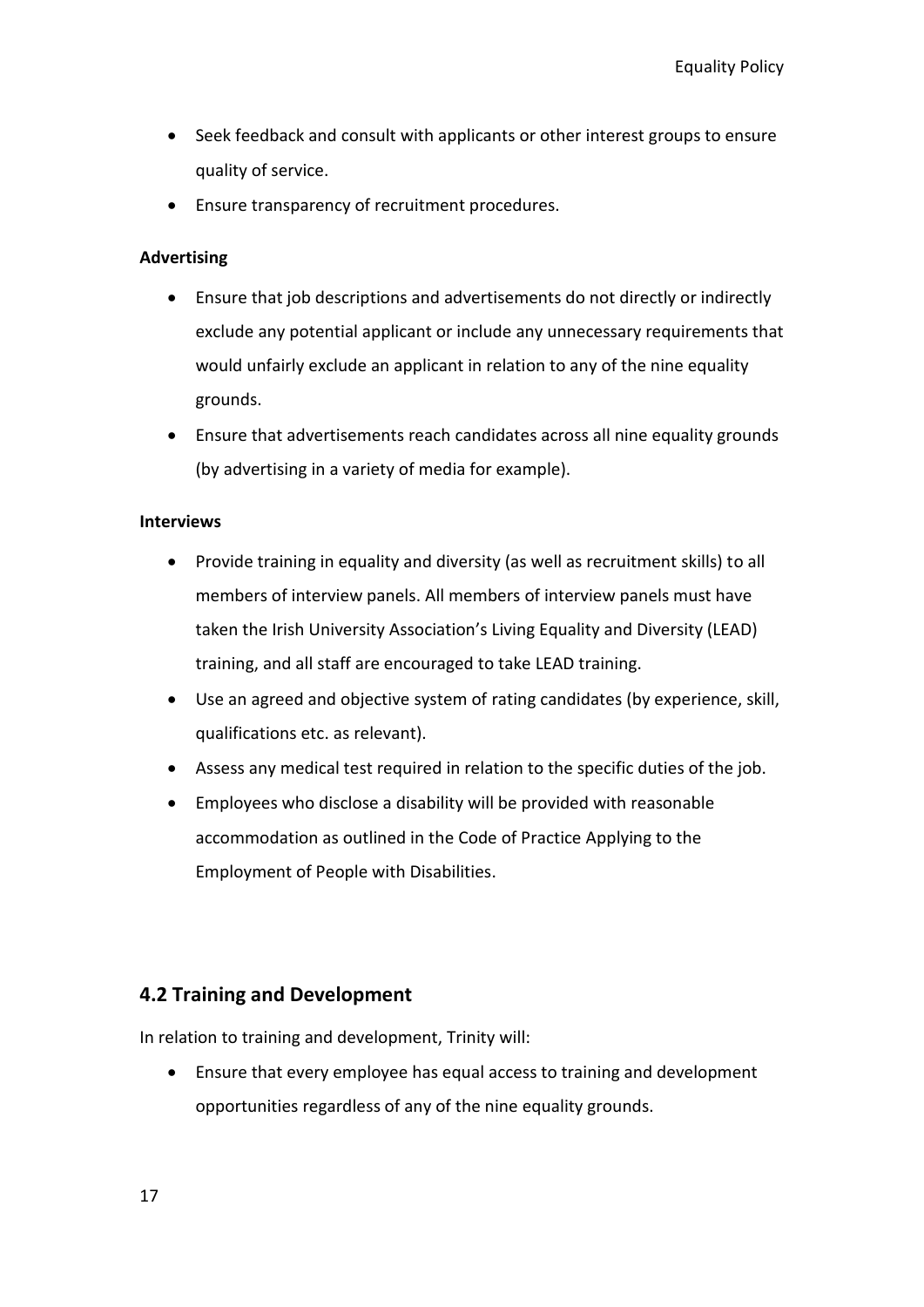- Seek to ensure that programmes provided are inclusive and accommodate the diversity of staff.
- Mainstream equality issues in training programmes where relevant.

# <span id="page-17-0"></span>**4.3 Progression**

In relation to progression, Trinity will:

- Ensure that all staff enjoy equal access to progression and promotional opportunities regardless of any of the nine equality grounds.
- Monitor promotional processes and outcomes regarding gender (and other equality criteria where appropriate) in order to ensure equality of opportunity in career progression in Trinity.
- Remove any identified barriers to progression for particular groups of staff under the nine equality grounds, and where appropriate implement measures to redress imbalances.

# <span id="page-17-1"></span>**4.4 Retention and Wellbeing**

In relation to retention and wellbeing, Trinity will:

- Seek to retain and develop talent in its diverse staff from across all nine equality grounds.
- Make every effort to retain employees who develop a disability, as per the Code of Practice Applying to the Employment of People with Disabilities.
- Provide equal access to work-life balance policies and benefits as appropriate.
- Provide access to the University's Employee Assistance Programme as widely as possible.
- Provide regular information to staff about benefits and entitlements through the Human Resources webpages, www.tcd.ie/hr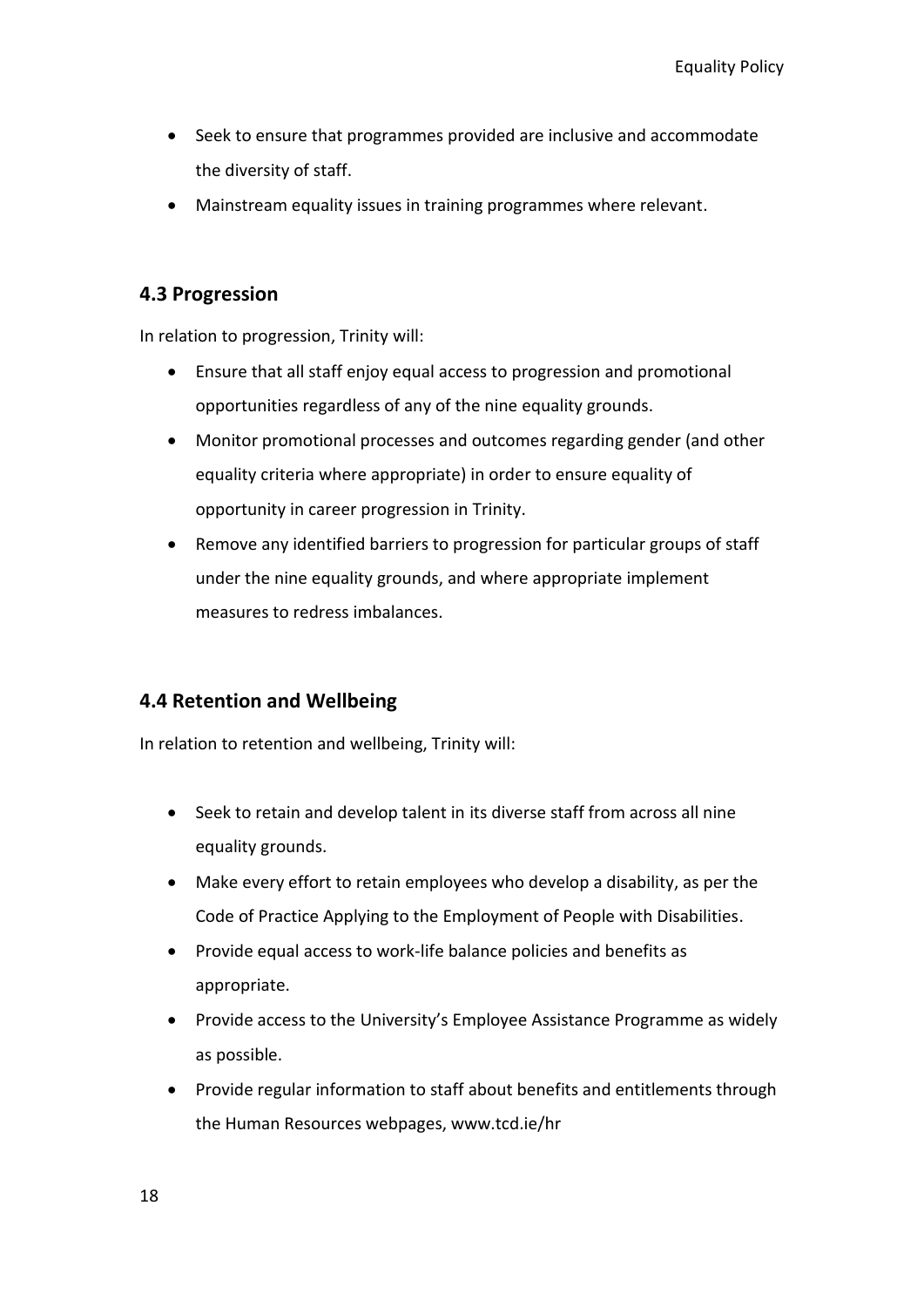Give consideration throughout all industrial relations matters (grievances, disciplinary matters etc.) to accommodating diversity across the nine equality grounds.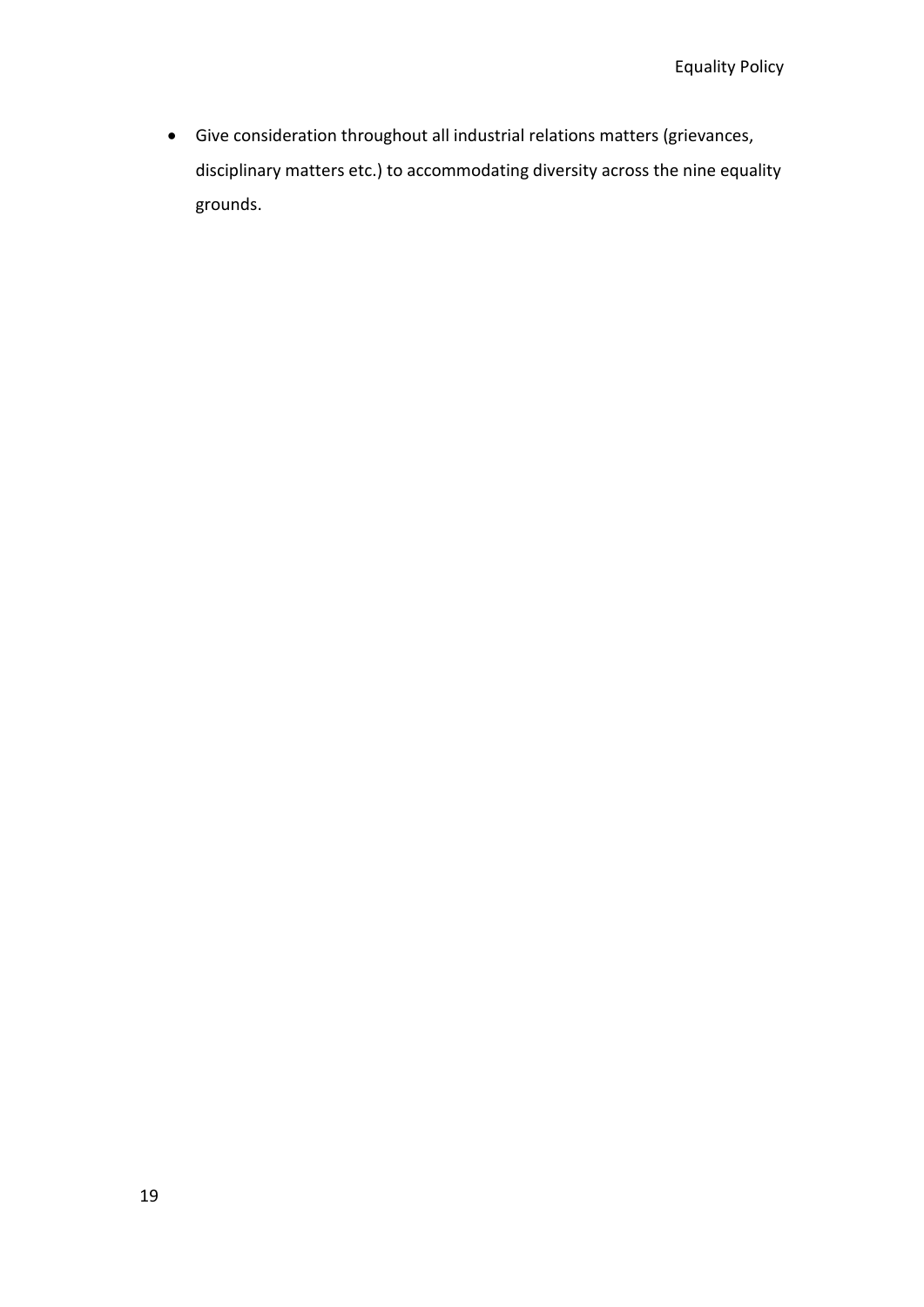# <span id="page-19-0"></span>**5 Monitoring and Review, Feedback and Further Queries**

#### <span id="page-19-1"></span>**5.1 Monitoring and review**

The implementation of the policy will be reviewed on a regular basis by the Equality Committee and the policy updated on foot of this review, other legal developments, or advice from government bodies such as the HEA, at least every three years.

Trinity will continue to develop systems to collect and examine information relating to the diversity of the student, staff and service user body regarding the nine equality grounds and other under-represented groups in order to ensure service quality for all. Any such collection of data is conducted in compliance with Trinity's obligations under Data Protection legislation.

The Equality Committee has a particular role in overseeing the development and embedding of equality monitoring processes.

Each service, administrative and academic area will include a report on the implementation of this policy in their Annual Report and will facilitate the Equality Committee with the relevant information in order to monitor implementation. The Equality Committee will report on the overall implementation of this policy in its Annual Report.

#### <span id="page-19-2"></span>**5.2 Feedback**

Trinity will actively seek feedback on the implementation of this policy from students, staff and service users. This feedback will inform future development and implementation of the policy.

20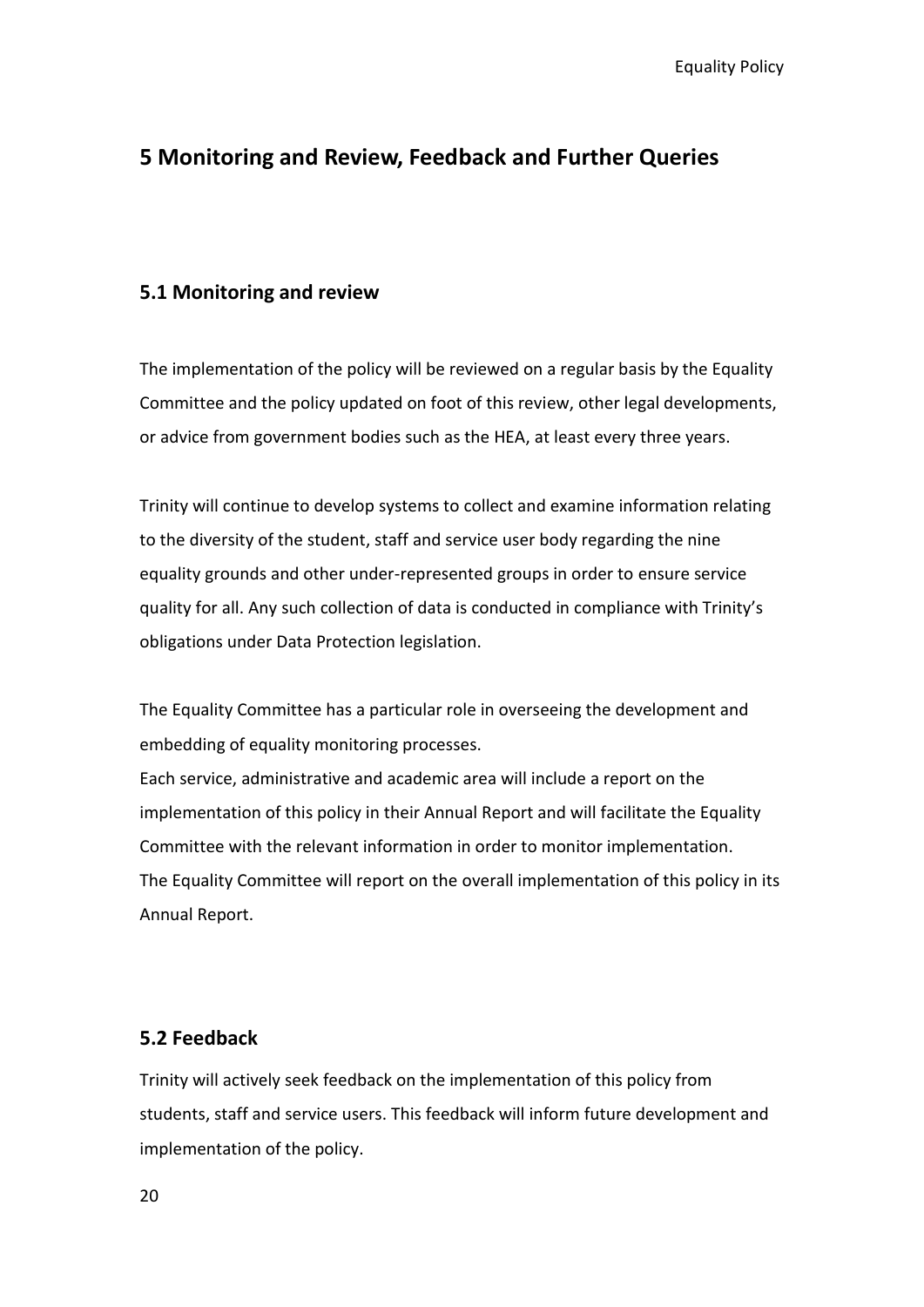Equality Policy

Trinity welcomes feedback from students, staff and service users from across the nine equality grounds.

Trinity has developed quality enhancement systems to collect feedback on academic programmes from students.

University services have feedback and complaint systems in place; Trinity is currently in the process of developing Guidelines in Respect of Quality Customer Service for Customer clients.

Regular consultation with student and staff representatives occurs via the University Committee system.

The Equality Officer engages in ongoing consultation on equality matters with students and staff.

#### <span id="page-20-0"></span>**5.3 Queries and Complaints**

If you would like to raise an issue regarding the implementation of the Equality Policy, or other equality matters, please contact the Equality Officer [\(equality@tcd.ie\)](mailto:equality@tcd.ie) who will log your query / complaint and either liaise with you directly or arrange for you to liaise with the relevant office, as appropriate. You may be directed to other existing complaints procedures.

Please note that broad, non-identifying details of your query / complaint and its outcome may be recorded for monitoring purposes. This will help the University continue to improve its policies and service provision.

Any individual who raises a complaint with the Equality Office will not be victimised, i.e. they will not suffer discrimination as a result of making a complaint.

Queries regarding complaints made under the Disability Act 2005 should be directed to the Disability Service at [disab@tcd.ie](mailto:disab@tcd.ie) or 01-896-3111.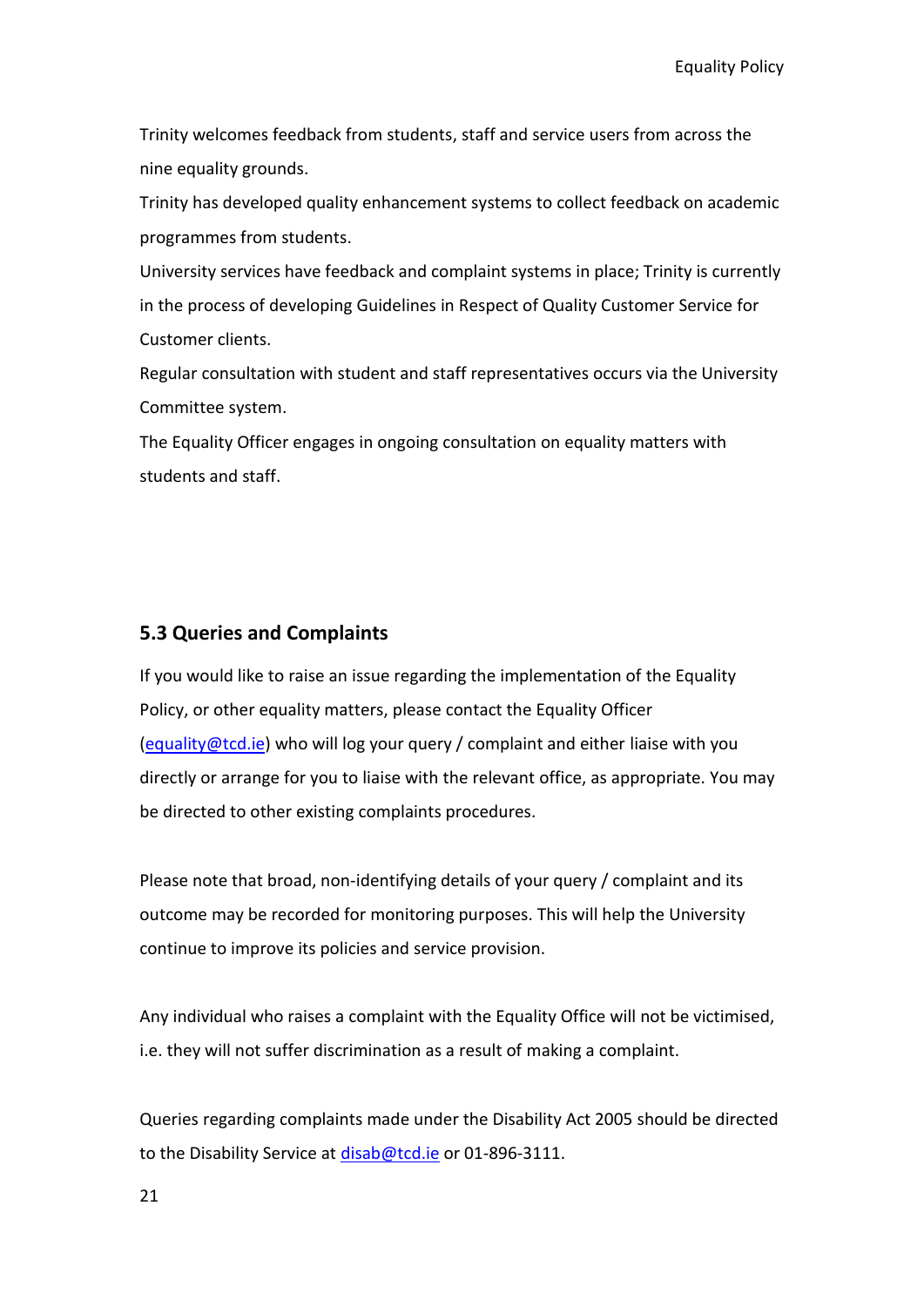Cases of alleged bullying or harassment should be dealt with under the Dignity and Respect procedures. The Equality Officer can advise on these procedures, please contact them at the details in **5.4 Further Information** below.

# <span id="page-21-0"></span>**5.4 Further Information**

**Equality Officer** West Theatre Trinity College, Dublin 2 [equality@tcd.ie](mailto:equality@tcd.ie) +353 1 896 3282 [www.tcd.ie/equality](http://www.tcd.ie/equality)

#### **Equality Committee**

[www.tcd.ie/committeepapers/equality](http://www.tcd.ie/committeepapers/equality)

The Equality Committee secretary is the Equality Officer, contact details for correspondence above.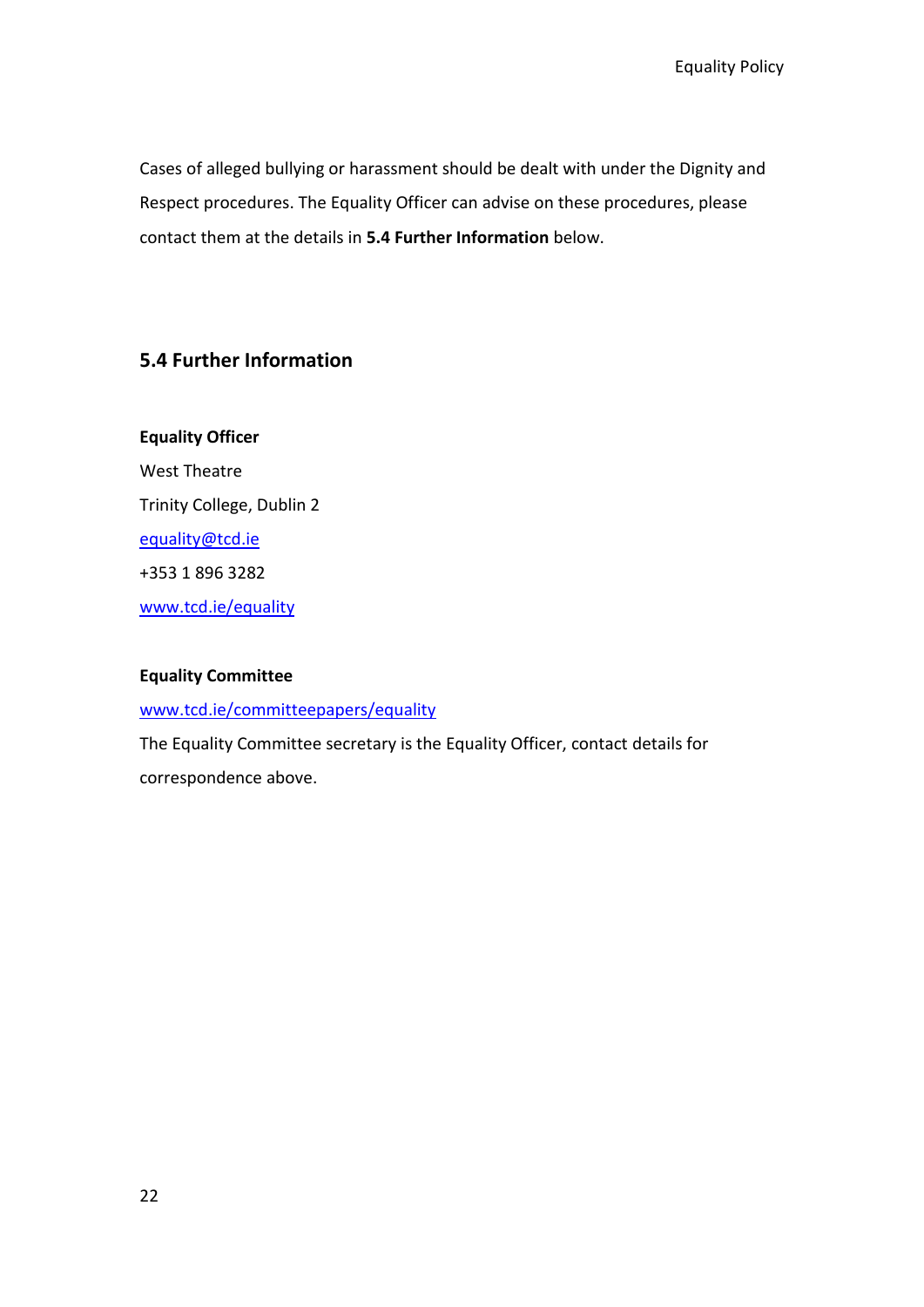# <span id="page-22-0"></span>**6 Appendices**

# <span id="page-22-1"></span>**Appendix 1: Definitions**

Please note that these definitions are guidelines only and should not be taken as legal advice.

#### <span id="page-22-2"></span>**Discrimination**

Discrimination is prohibited and has a specific meaning in the Employment Equality Acts and Equal Status Acts. Discrimination can be direct, indirect, by association or imputation.

- **Direct discrimination –** direct discrimination is defined as the treatment of a person in a less favourable way than another person is, has been or would be treated in a comparable situation on any of the nine equality grounds.
- **Indirect discrimination** indirect discrimination happens when there is less favourable treatment in effect or by impact. It happens when people are, for example, refused employment or training not explicitly on account of a discriminatory reason but because of a provision, practice or requirement which they find hard to satisfy. If the provision, practice or requirement puts people who belong to one of the grounds covered by the Acts at a particular disadvantage then the employer will have indirectly discriminated, unless the provision is objectively justified by a legitimate aim and the means of achieving that aim are appropriate and necessary.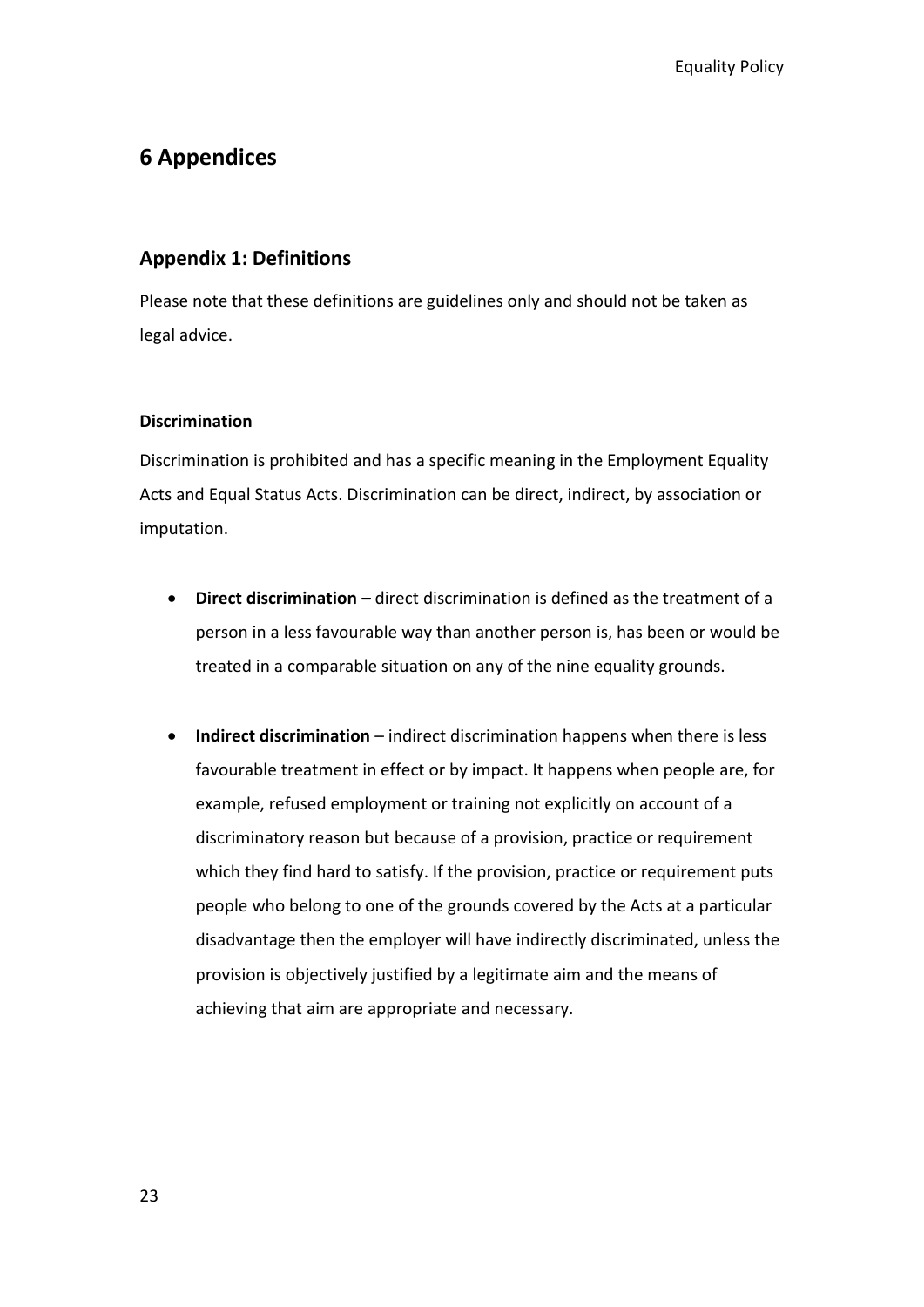#### **Discrimination by association**

Discrimination by association happens where a person associated with another person (belonging to the nine equality grounds) is treated less favourably because of that association.

#### **Discrimination by imputation**

Discrimination by imputation occurs when a person is discriminated against on the basis of any of the nine equality grounds which is imputed to them (i.e. they are thought to fit into that ground).

#### <span id="page-23-0"></span>**Equality Grounds**

- **gender:** a person's identity as a man, woman or non-binary gender identity. Discrimination relating to a person being transgender or having intersex status is covered by this ground.
- **civil status:** single, married, separated, divorced, widowed, civil partner, former civil partner.
- **family status:** pregnant, a parent of a person under 18 years, or the resident primary carer or parent of a person with a disability;
- **age:** this only applies to people over 16;
- **race and ethnicity:** a particular race, skin colour, nationality or ethnic origin;
- **religion:** different religious belief, background, outlook or none;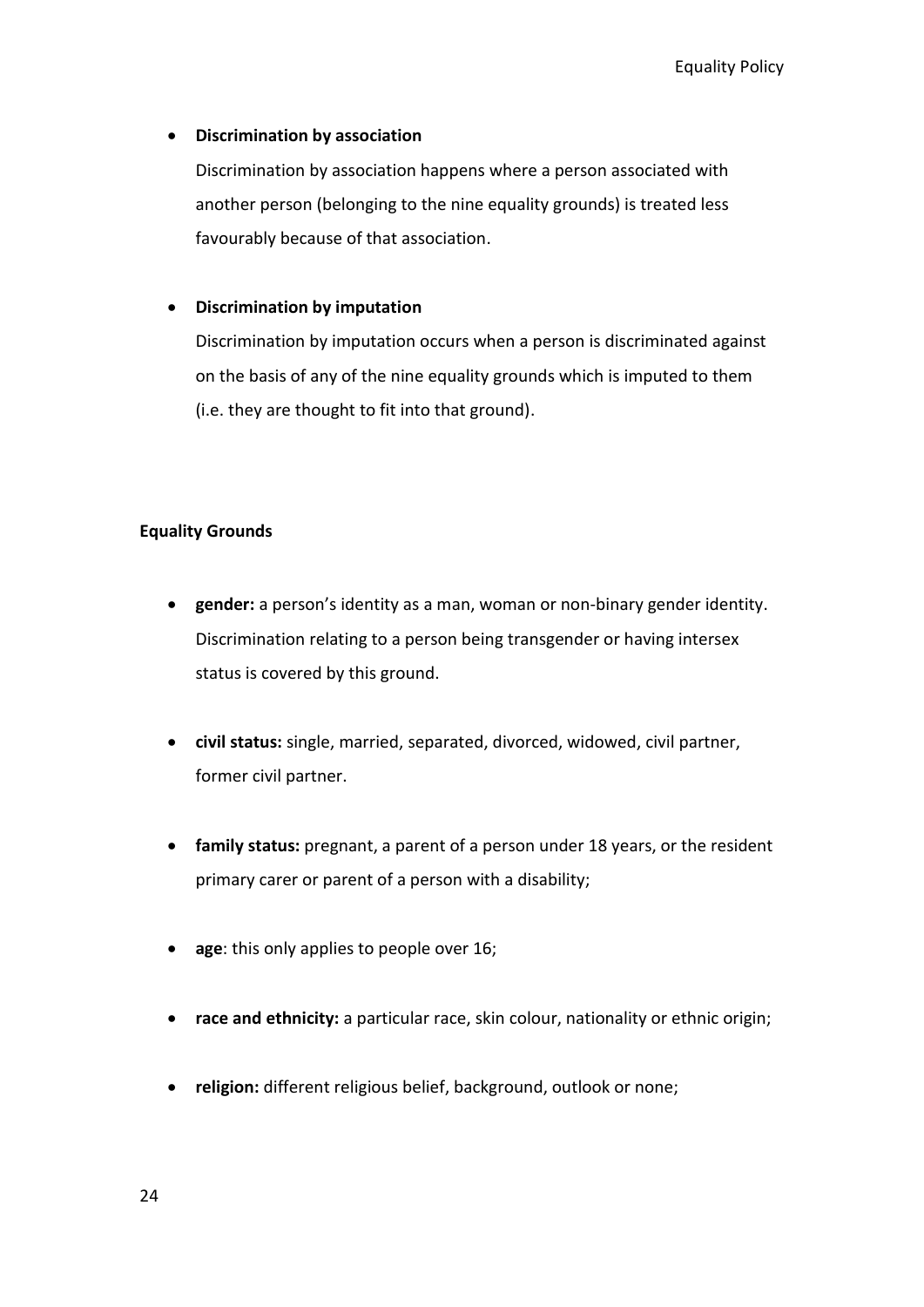- **disability**: this is broadly defined including people with physical, intellectual, learning, cognitive or emotional disabilities and a range of medical conditions
- **sexual orientation**: a person's preference in sexual partners, which may include but is not limited to such categories as gay, lesbian, bisexual, heterosexual or asexual;
- **membership of the Traveller community**: people who are commonly called Travellers, who are identified both by Travellers and others as people with a shared history, culture and traditions, identified historically as a nomadic way of life on the island of Ireland.

#### <span id="page-24-0"></span>**Harassment**

Harassment, in the Equality Acts, is any form of unwanted conduct related to any of the nine discriminatory grounds that has the purpose or effect of violating a person's dignity and creating an intimidating, hostile, degrading, humiliating or offensive environment for the person.

Sexual harassment is any form of unwanted verbal, non-verbal or physical conduct of a sexual nature.

In both cases the unwanted conduct may include acts, requests, spoken words, gestures or the production, display or circulation of written words, pictures or other material.

The emphasis is on the effect of the unwanted conduct on the recipient, not on the intention of the perpetrator.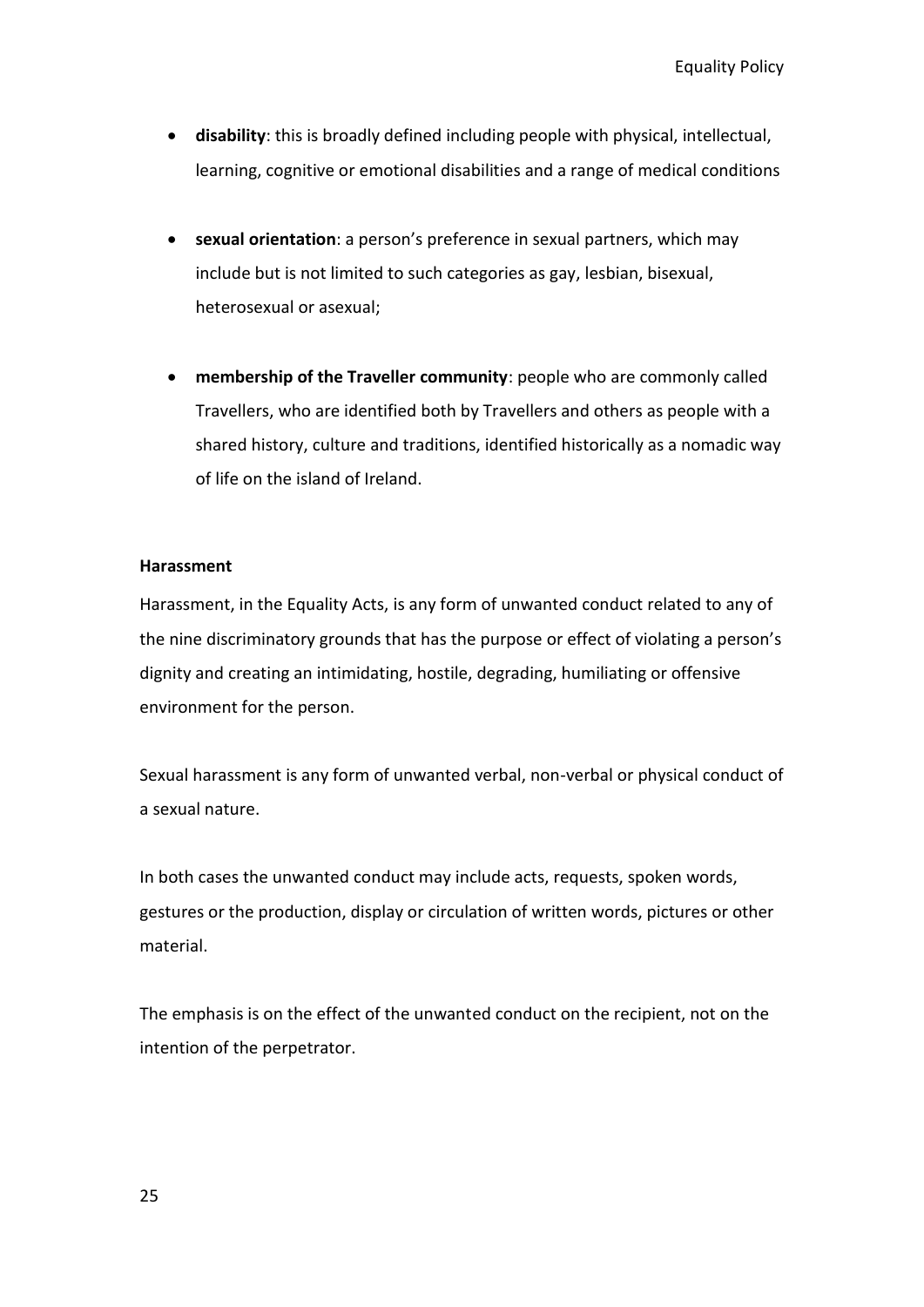There are other forms of bullying and harassment which are not included in the Acts but which are covered by other legislation such as the Unfair Dismissals Acts, the Safety, Health and Welfare at Work Act 2005, Civil Law and Criminal Law.

#### <span id="page-25-0"></span>**Positive Action**

The Equality Acts allow for preferential treatment or the taking of positive measures which are bona fide intended to

- Promote equality of opportunity
- Cater for the special needs of persons, or a category of persons who because of their circumstances, may require facilities, arrangements, services or assistance

The Equality Acts do not allow for positive discrimination except in certain specified circumstances.

#### <span id="page-25-1"></span>**Prejudice**

Prejudice is a negative judgment, conviction or opinion formed beforehand or without knowledge or examination of the facts. It may be directed towards a group or an individual of that group.

#### <span id="page-25-2"></span>**Reasonable Accommodation of People with Disabilities**

#### **(a) in service provision (Equal Status Acts 1998-2011)**

A person selling goods or providing services, a person providing accommodation, educational institutions and clubs must do all that is reasonable to accommodate the needs of a person with a disability.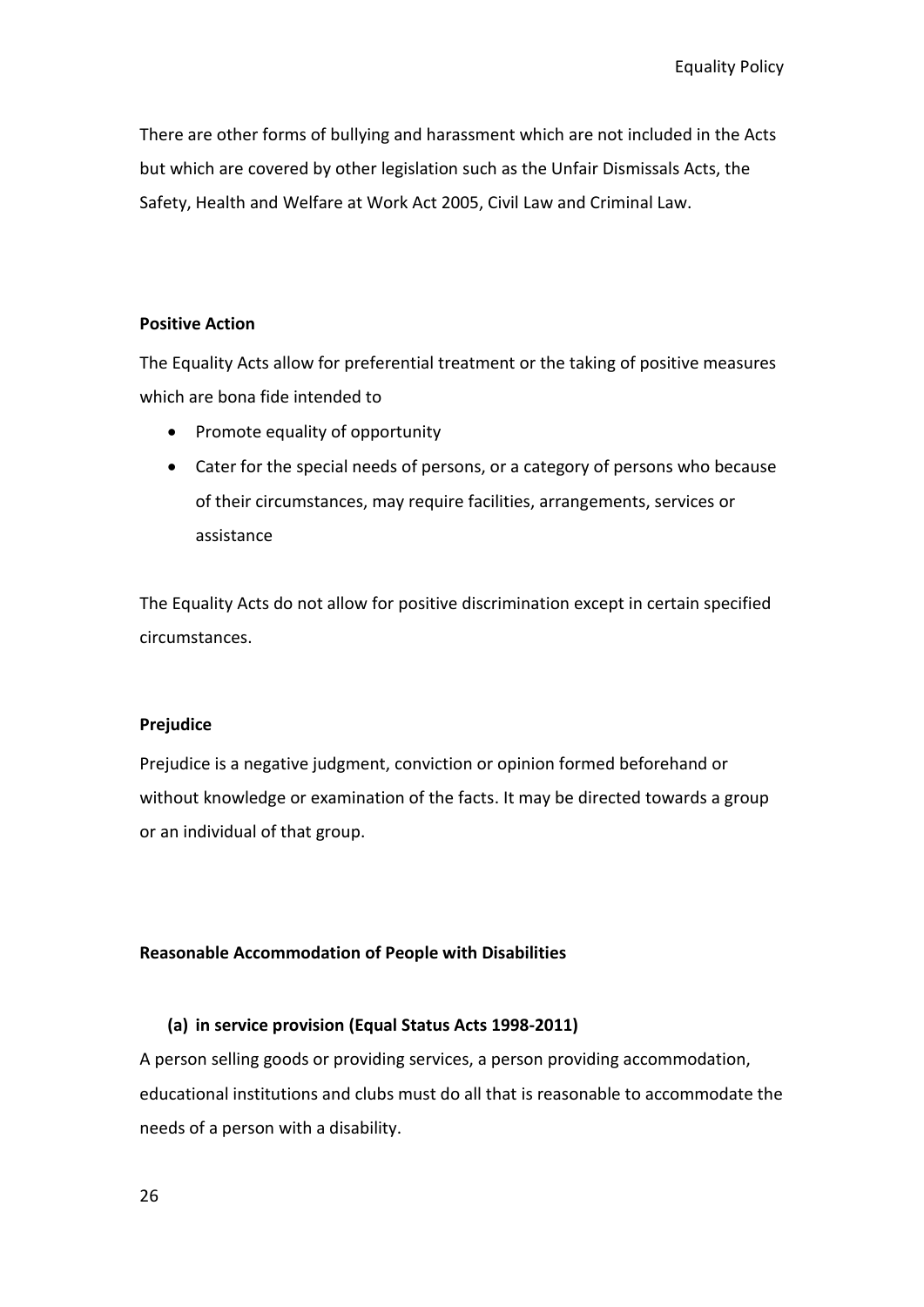Equality Policy

This involves providing special treatment or facilities in circumstances where without these, it would be impossible or unduly difficult to avail of the goods, services, accommodation etc.

However, they are not obliged to provide special facilities or treatment when this costs more than what is called a nominal cost. What amounts to nominal cost will depend on the circumstances such as the size and resources of the body involved.

#### **(b) in employment (Employment Equality Acts 2000-2012)**

Nothing in the Act requires an employer to recruit or promote a person who is not fully competent and fully available and capable of undertaking the duties attached to the position. For the purposes of the Act a person who has a disability is considered fully competent and capable on reasonable accommodation (referred to as appropriate measures) being provided by the person's employer.

An employer is obliged to take appropriate measures to enable a person who has a disability:

- to have access to employment
- to participate or advance in employment
- to undertake training

unless the measures would impose a disproportionate burden on the employer.

Appropriate measures are practical measures to adapt the employer's place of business including:

- the adaptation of premises and equipment,
- patterns of working time
- distribution of tasks
- or the provision of training or integration resources

The employer is not obliged to provide any treatment, facility or thing that the person might ordinarily or reasonably provide for himself or herself.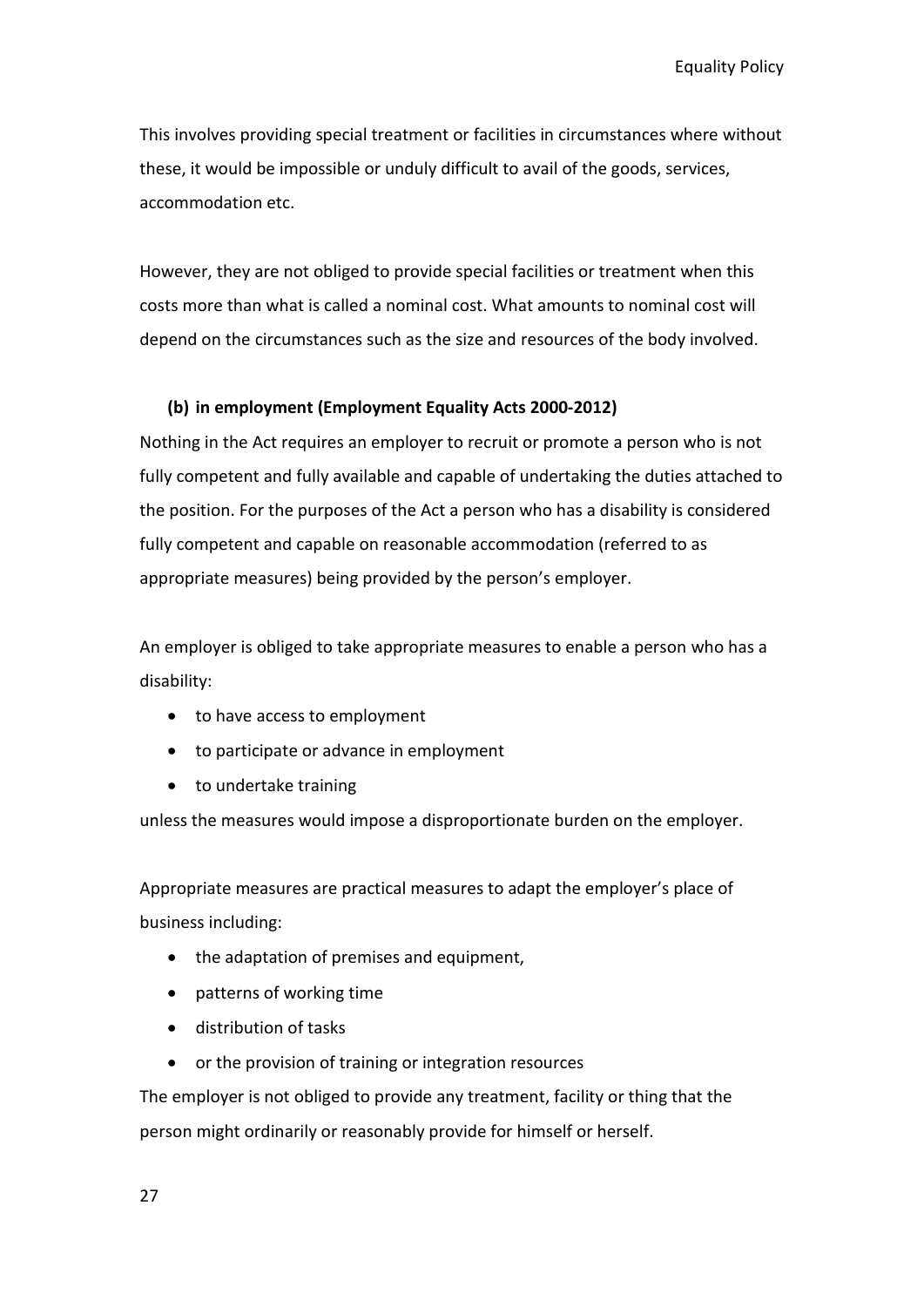In determining whether the measures would impose a disproportionate burden, account is taken of the financial and other costs entailed, the scale and financial resources of the employer's business, and the possibility of obtaining public funding or other assistance.

#### <span id="page-27-0"></span>**Stereotyping**

Stereotyping is when characteristics conventionally associated with a particular group are applied to the individuals perceived to be of that group. Stereotypes are generalisations, they may be ill-informed, and they can be either positive or negative.

#### <span id="page-27-1"></span>**Vicarious Liability**

Employers are liable for discriminatory acts of an employee in the course of his or her employment, unless they can prove that they took reasonably practicable steps to prevent the conduct.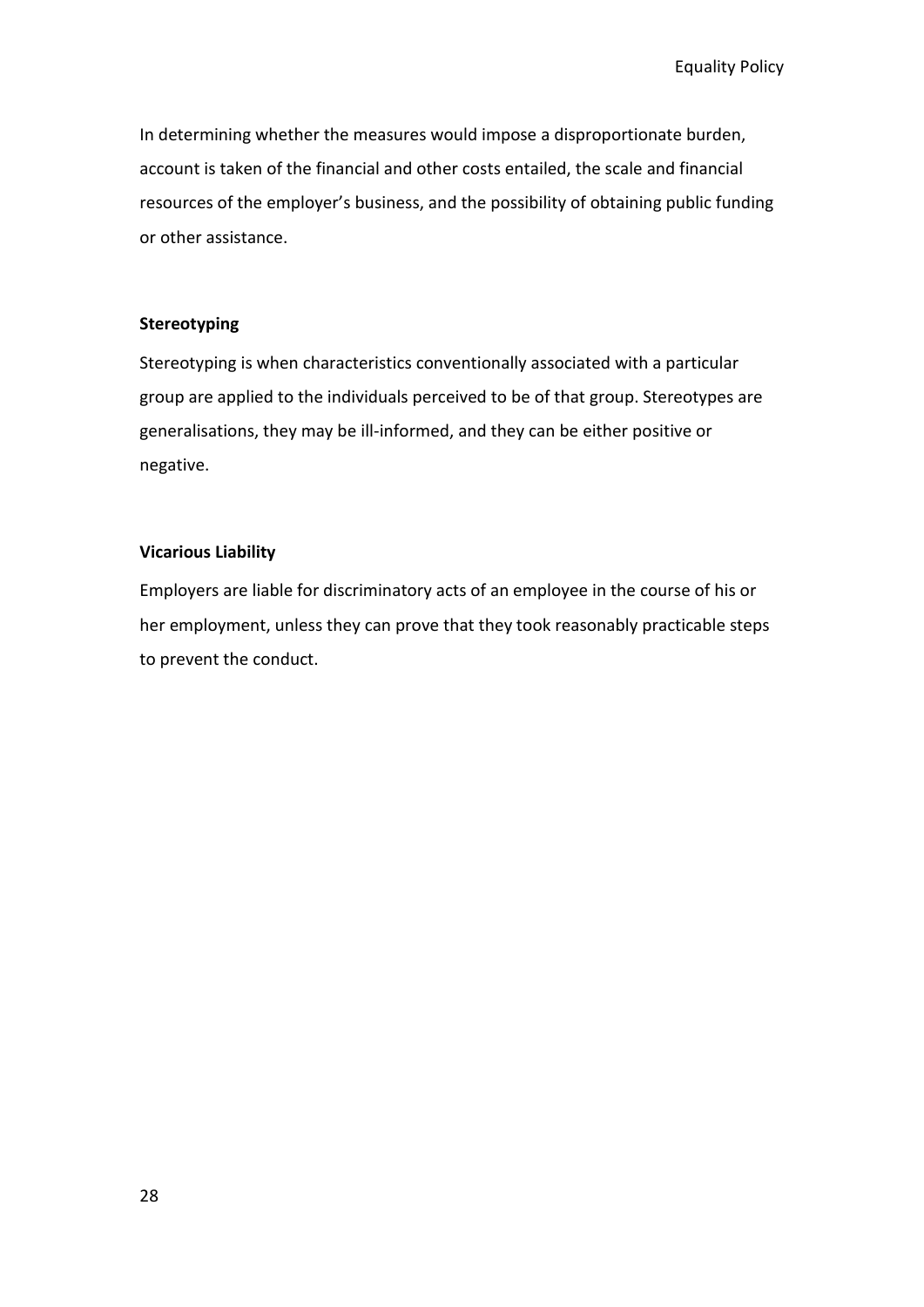## <span id="page-28-0"></span>**Appendix 2: Other Policies**

Other Trinity policies are developed and/or reviewed within the context of the Equality Policy. The Equality Policy should be read in conjunction with the following policies, guidelines, codes of practice and strategies, which support equality, diversity and inclusion in Trinity. Trinity regularly develops new policies which support equality and an up-to-date list of all University policies can be found at www.tcd.ie/about/policies.

Human Resources policies regarding recruitment, promotion and a range of other employment matters can be found on their website, [www.tcd.ie/hr.](http://www.tcd.ie/hr)

The Dignity and Respect Policy (included in the list below) is the policy that should be referred to in cases of alleged bullying or harassment.

#### <span id="page-28-1"></span>**Accessible Information Policy**

Outlines Trinity's commitment to providing information in accessible formats to people with and without disabilities.

<https://www.tcd.ie/about/policies/accessible-info-policy.php>

#### <span id="page-28-2"></span>**Code of Practice Applying to the Employment of People with Disabilities**

Outlines the ways in which Trinity supports the employment of people with disabilities, including reasonable accommodations.

[https://www.tcd.ie/about/policies/employment\\_of\\_people\\_with\\_disabilities.php](https://www.tcd.ie/about/policies/employment_of_people_with_disabilities.php)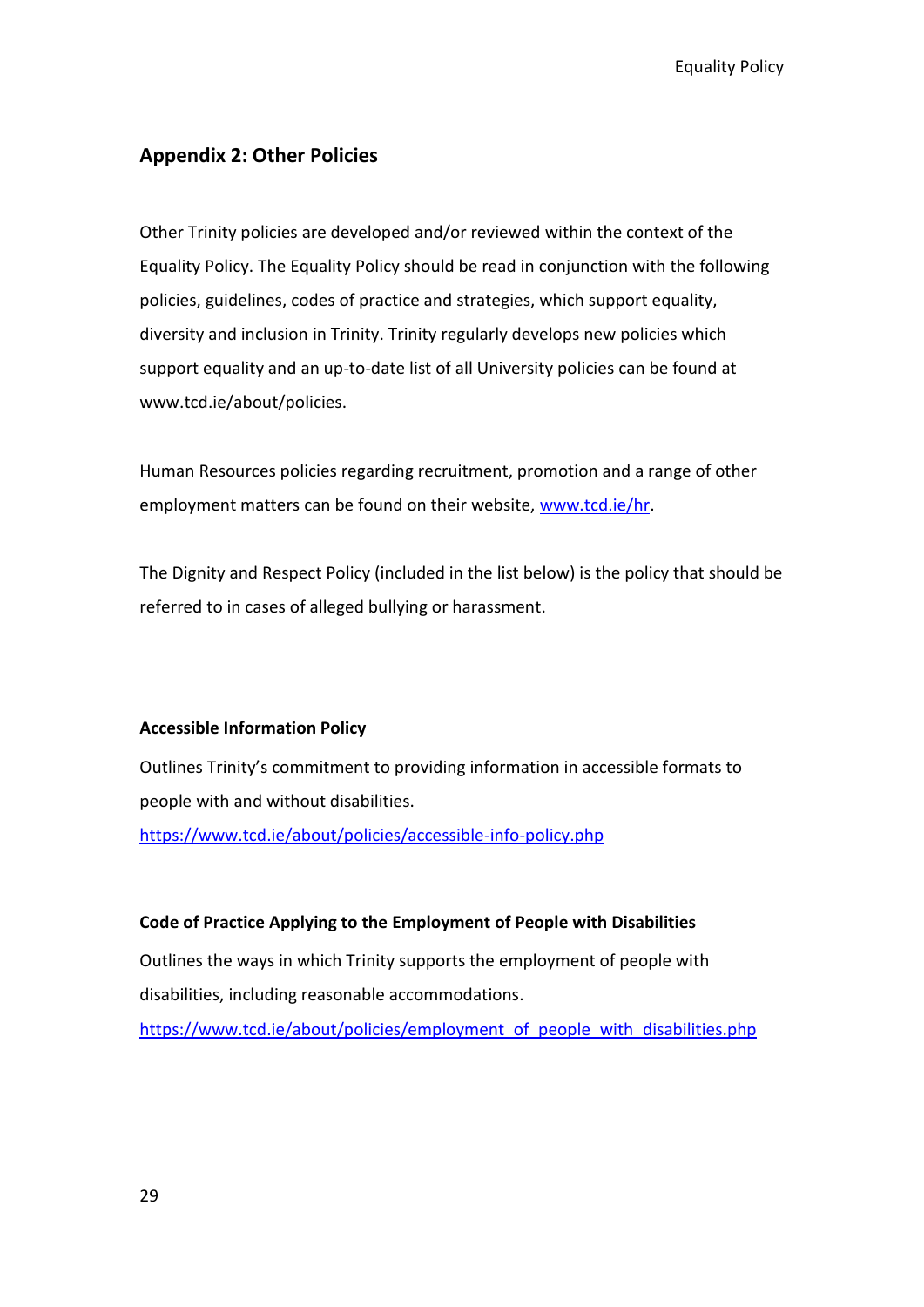#### <span id="page-29-0"></span>**Code of Practice for Students with Disabilities**

Outlines the ways in which Trinity supports the education of people with disabilities, including reasonable accommodations.

[https://www.tcd.ie/disability/assets/pdf/Code\\_of\\_Practice\\_for\\_Students\\_with\\_Disa](https://www.tcd.ie/disability/assets/pdf/Code_of_Practice_for_Students_with_Disabilities.pdf) [bilities.pdf](https://www.tcd.ie/disability/assets/pdf/Code_of_Practice_for_Students_with_Disabilities.pdf)

#### <span id="page-29-1"></span>**Dignity and Respect Policy**

Outlines Trinity's commitment to maintaining an environment of dignity and respect where bullying and harassment is not tolerated. <https://www.tcd.ie/about/policies/respect.php>

#### <span id="page-29-2"></span>**Diversity Strategy**

Details a range of actions that Trinity will take to support diversity throughout the University. The Diversity Strategy is currently in development.

#### <span id="page-29-3"></span>**Fitness to Practice Policy**

Outlines the procedures for dealing with cases where a student's fitness to practice may be in question.

<https://www.tcd.ie/about/policies/fitness-to-practice-policy.php>

#### <span id="page-29-4"></span>**Gender Identity and Gender Expression Policy**

Outlines Trinity's commitment to recognise and support an individual's gender identity and gender expression.

[http://www.tcd.ie/about/policies/assets/pdf/Gender%20Identity%20and%20Gender](http://www.tcd.ie/about/policies/assets/pdf/Gender%20Identity%20and%20Gender%20Expression%20PolicyFINAL.pdf) [%20Expression%20PolicyFINAL.pdf](http://www.tcd.ie/about/policies/assets/pdf/Gender%20Identity%20and%20Gender%20Expression%20PolicyFINAL.pdf)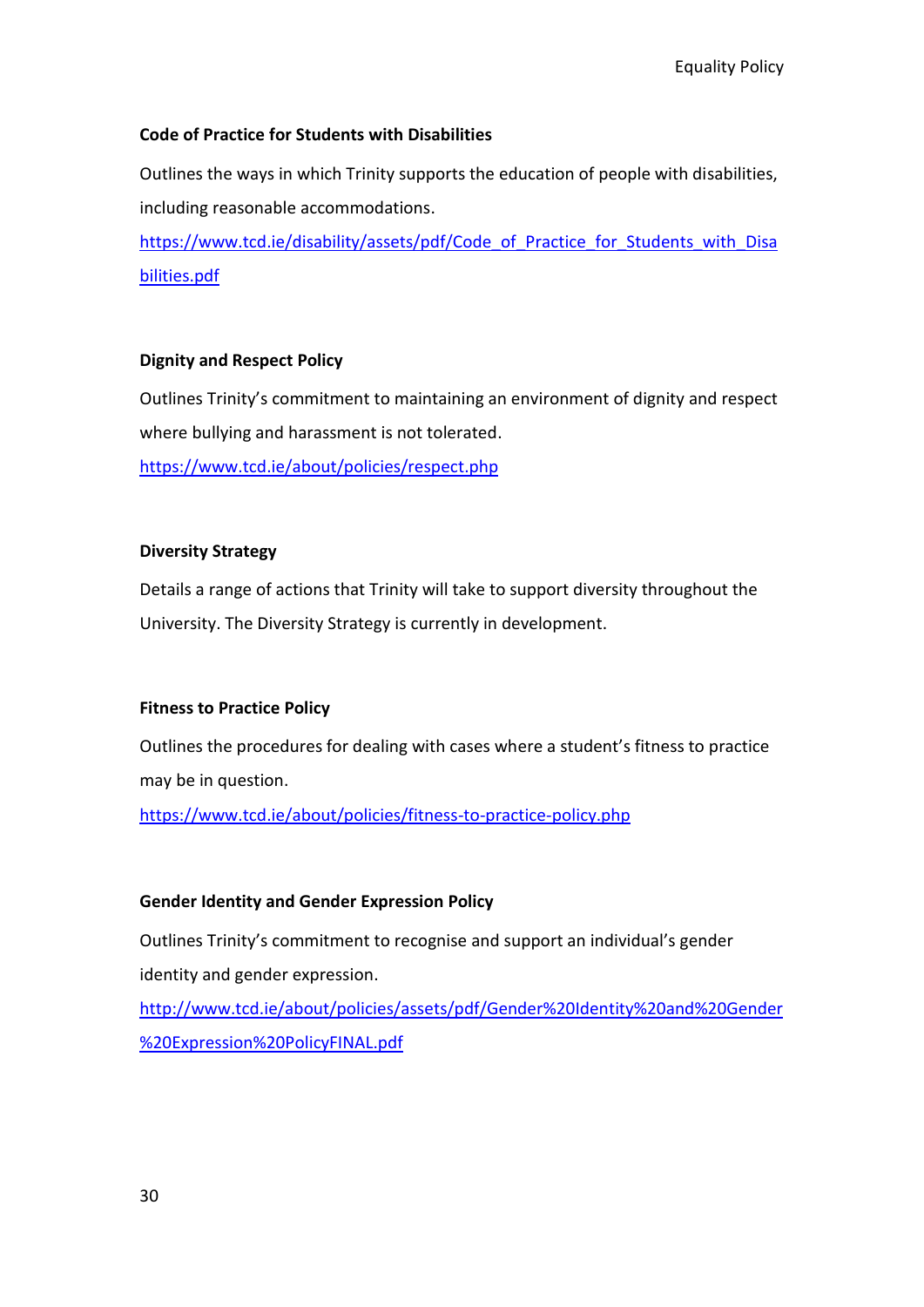#### <span id="page-30-0"></span>**Student Charter**

Outlines Trinity's aim to provide an excellent student experience, within and outside the classroom; details rights and responsibilities of students and staff. <https://www.tcd.ie/students/assets/pdf/student-charter-2009.pdf>

#### <span id="page-30-1"></span>**Student Mental Health Policy**

Outlines Trinity's commitment to supporting students with mental health issues and to providing a safe and inclusive environment for all students and staff. [https://www.tcd.ie/about/content/pdf/policy\\_mentalhealth.pdf](https://www.tcd.ie/about/content/pdf/policy_mentalhealth.pdf)

# <span id="page-30-2"></span>**Policy on Supports for Student Parents, Student Carers and Students Experiencing Pregnancy**

Details the supports available to students with caring responsibilities and students who are experiencing pregnancy to ensure equality of opportunity for such students. [https://www.tcd.ie/about/policies/assets/pdf/student-parent-carer-and-pregnancy](https://www.tcd.ie/about/policies/assets/pdf/student-parent-carer-and-pregnancy-policy.pdf)[policy.pdf](https://www.tcd.ie/about/policies/assets/pdf/student-parent-carer-and-pregnancy-policy.pdf)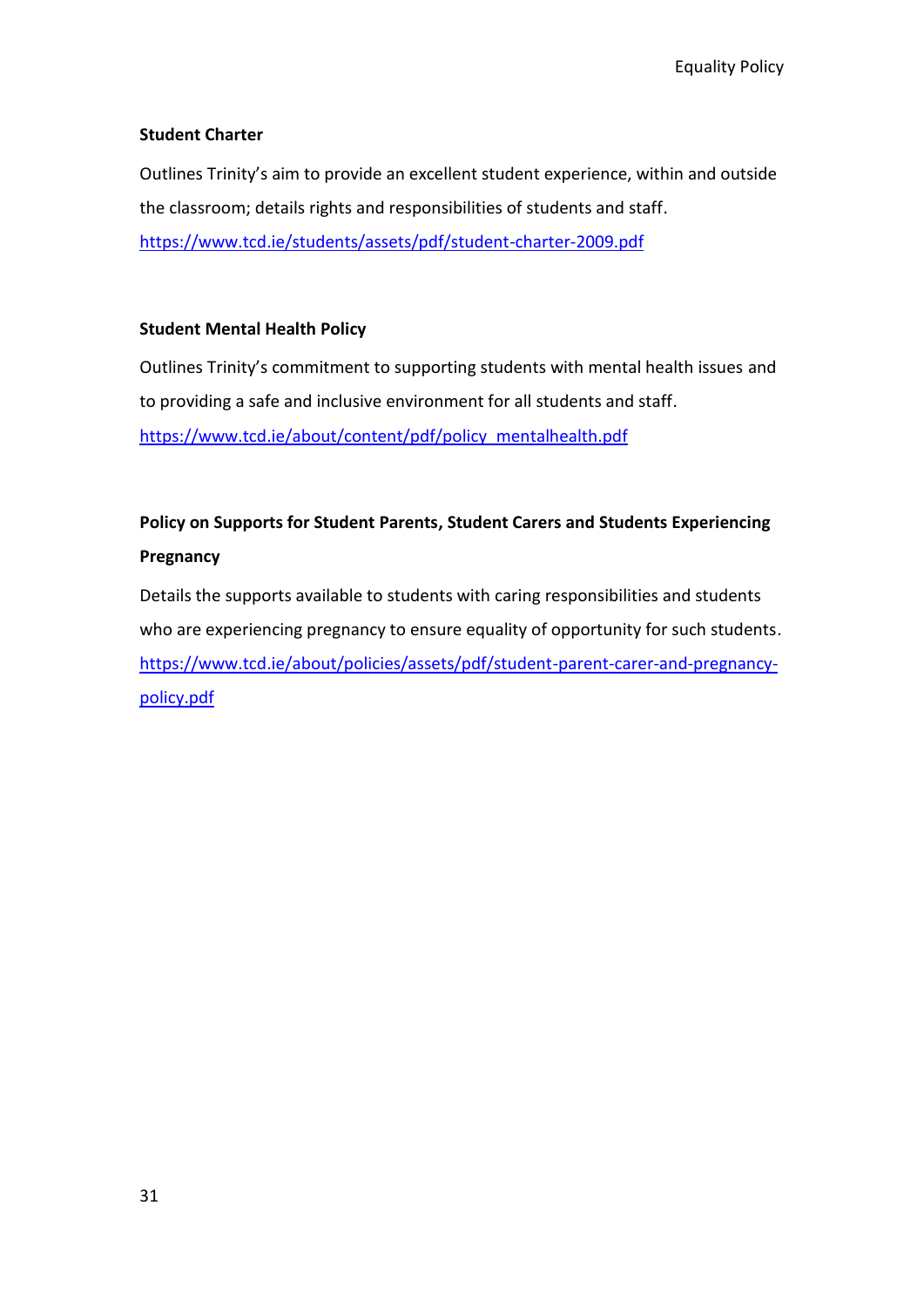# <span id="page-31-0"></span>**Appendix 3: Equality Infrastructure and Services**

#### <span id="page-31-1"></span>**Athena SWAN**

The Athena SWAN charter is a gender equality award for higher education institutions in the UK and Ireland. Trinity's Athena SWAN self-assessment team prepare its applications for Athena SWAN accreditation. <https://www.tcd.ie/diversity-inclusion/athena-swan/>

#### <span id="page-31-2"></span>**Chaplaincy**

The ecumenical chaplaincy represents the four main Christian Churches in Ireland and provides pastoral guidance and faith-development activities for students and staff.

<https://www.tcd.ie/Chaplaincy/>

#### <span id="page-31-3"></span>**College Health Centre**

The College Health Centre provides free medical care to Trinity students. <https://www.tcd.ie/collegehealth/>

#### <span id="page-31-4"></span>**Director of Diversity and Inclusion**

The Director of Diversity and Inclusion has particular responsibility to promote and advance diversity in Trinity. Through development and ownership of a Trinity Diversity Strategy, the Director will ensure effective diversity and inclusion practices across the entire University.

<https://www.tcd.ie/diversity-inclusion/>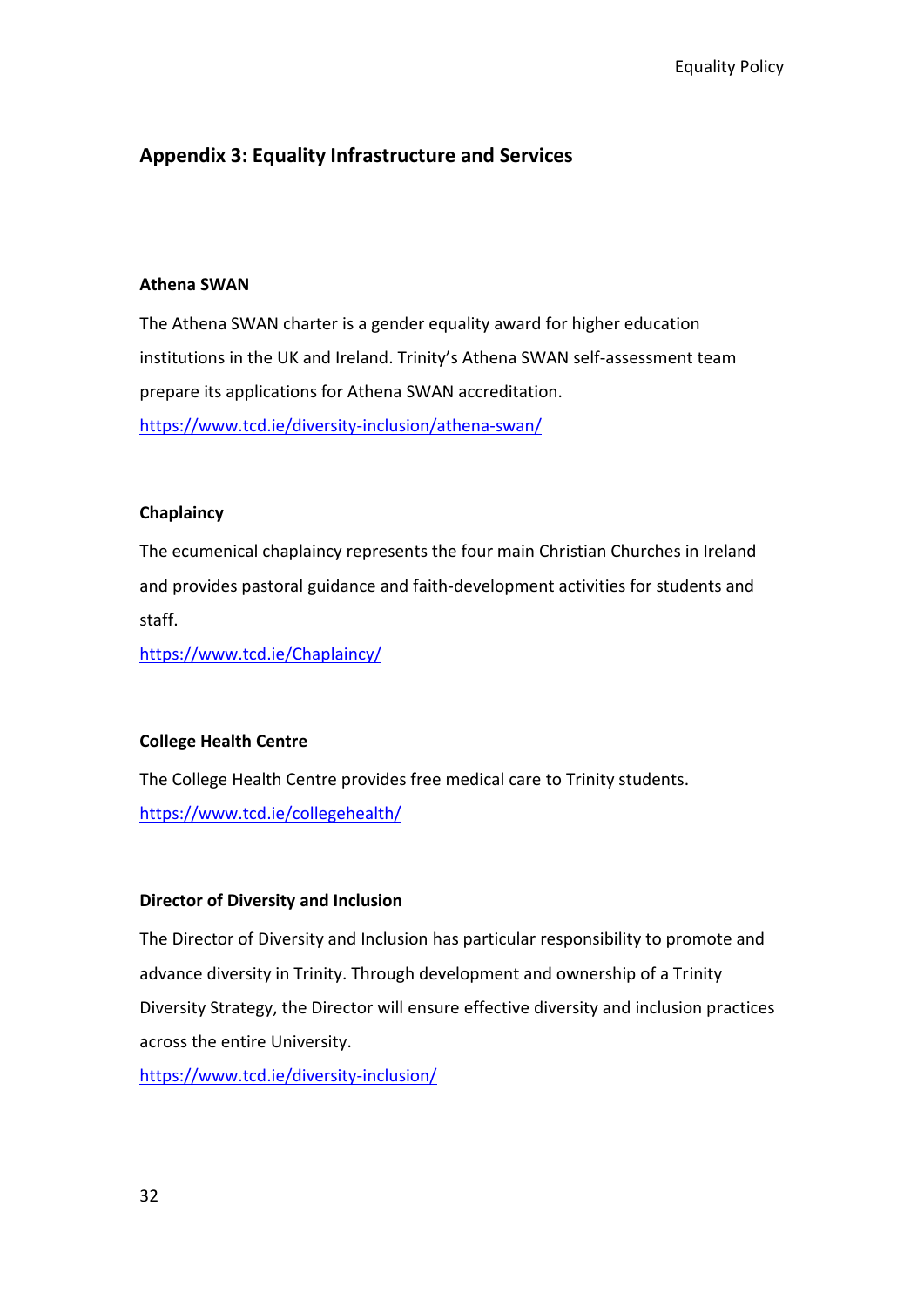#### <span id="page-32-0"></span>**Disability Service**

The Disability Service provides advice, support and information to help students and staff with disabilities.

<https://www.tcd.ie/disability/>

#### <span id="page-32-1"></span>**Global Relations**

The Vice-President for Global Relations and their team support international students through initiatives such as the Global Room, Student Ambassadors, intercultural awareness training, and so on. <https://www.tcd.ie/globalrelations/>

#### <span id="page-32-2"></span>**Human Resources**

The Human Resources department offer a range of supports for staff including confidential advice, and free counselling through the Employee Assistance Programme.

<https://www.tcd.ie/hr/>

#### <span id="page-32-3"></span>**Mature Students Officer**

The Mature Students Officer provides advice and support to both prospective and current mature students (undergraduate students aged 23 or over). <https://www.tcd.ie/maturestudents/>

#### <span id="page-32-4"></span>**Trinity Centre for People with Intellectual Disabilities**

Trinity Centre for People with Intellectual Disabilities has been established to promote the inclusion of people with intellectual disability and their families in further education.

<http://www.tcd.ie/ciid/>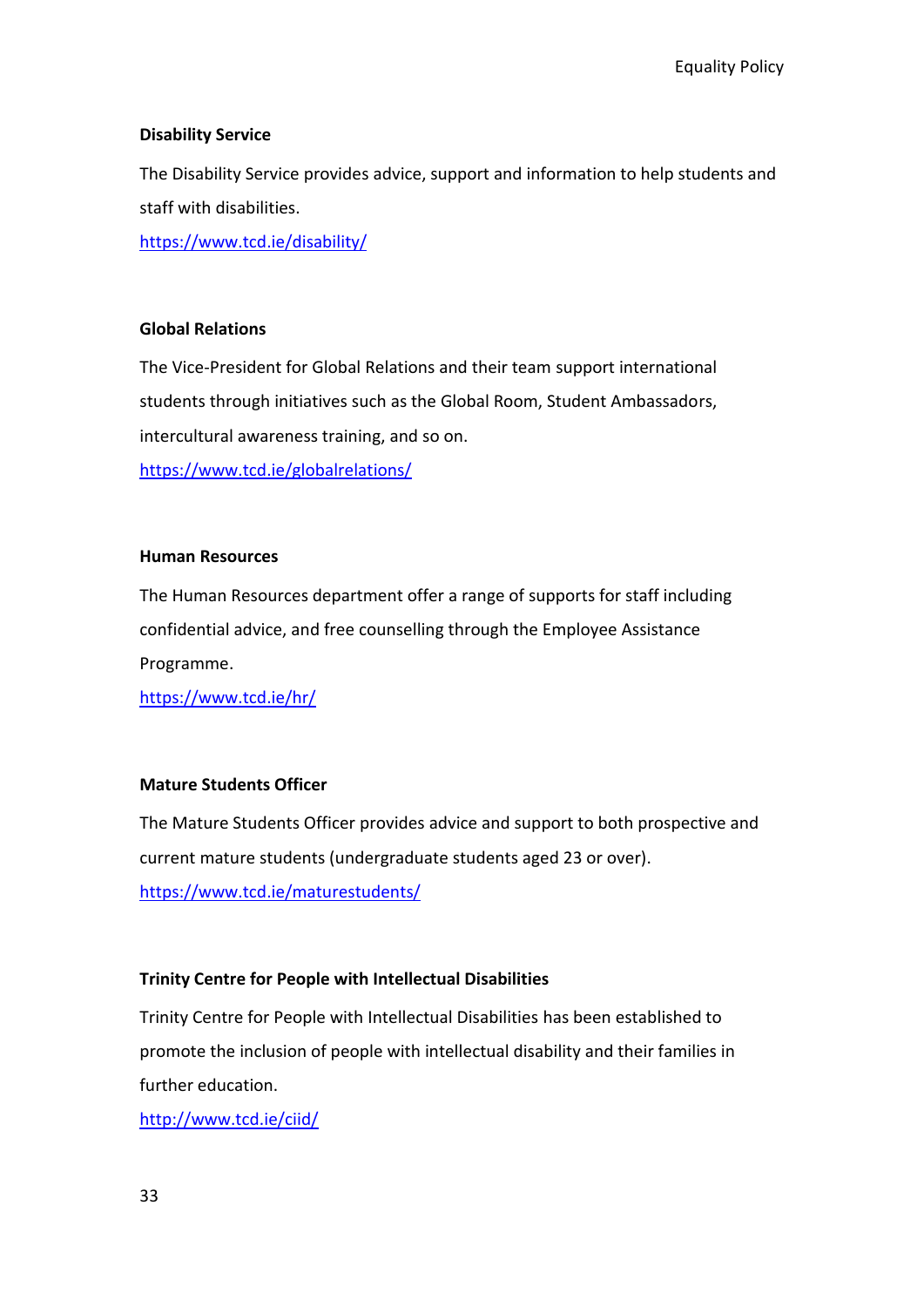### <span id="page-33-0"></span>**Students' Unions**

The Trinity College Dublin Students' Union and Graduate Students' Union are not official bodies of Trinity College Dublin, however they play an important role in supporting, advising and representing students, and in advocating for equality within the University and on a national level.

- Students' Union Welfare and Equality Officer[: https://www.tcdsu.org/welfare](https://www.tcdsu.org/welfare)
- Graduate Students' Union Vice-President and Welfare Officer: <http://tcdgsu.ie/the-gsu/sabbats/>

#### <span id="page-33-1"></span>**Student Counselling Service**

The Student Counselling Service offer free, confidential and non-judgemental support to students who are experiencing personal and/or academic concerns. [https://www.tcd.ie/Student\\_Counselling/](https://www.tcd.ie/Student_Counselling/)

### <span id="page-33-2"></span>**Trinity Access Programmes (TAP)**

TAP are part of Trinity's contribution to tackling social exclusion, through a range of innovative, targeted initiatives for individuals who, for socio-economic reasons, have not yet realised their full educational potential.

[https://www.tcd.ie/Trinity\\_Access/](https://www.tcd.ie/Trinity_Access/)

# <span id="page-33-3"></span>**Trinity Inclusive Curriculum Project (TIC)**

TIC and the Centre for Academic Practice and Student Learning offer a range of guidelines, templates and resources to enable staff to embed inclusive principles within their teaching and assessment practices.

<https://www.tcd.ie/CAPSL/TIC/>